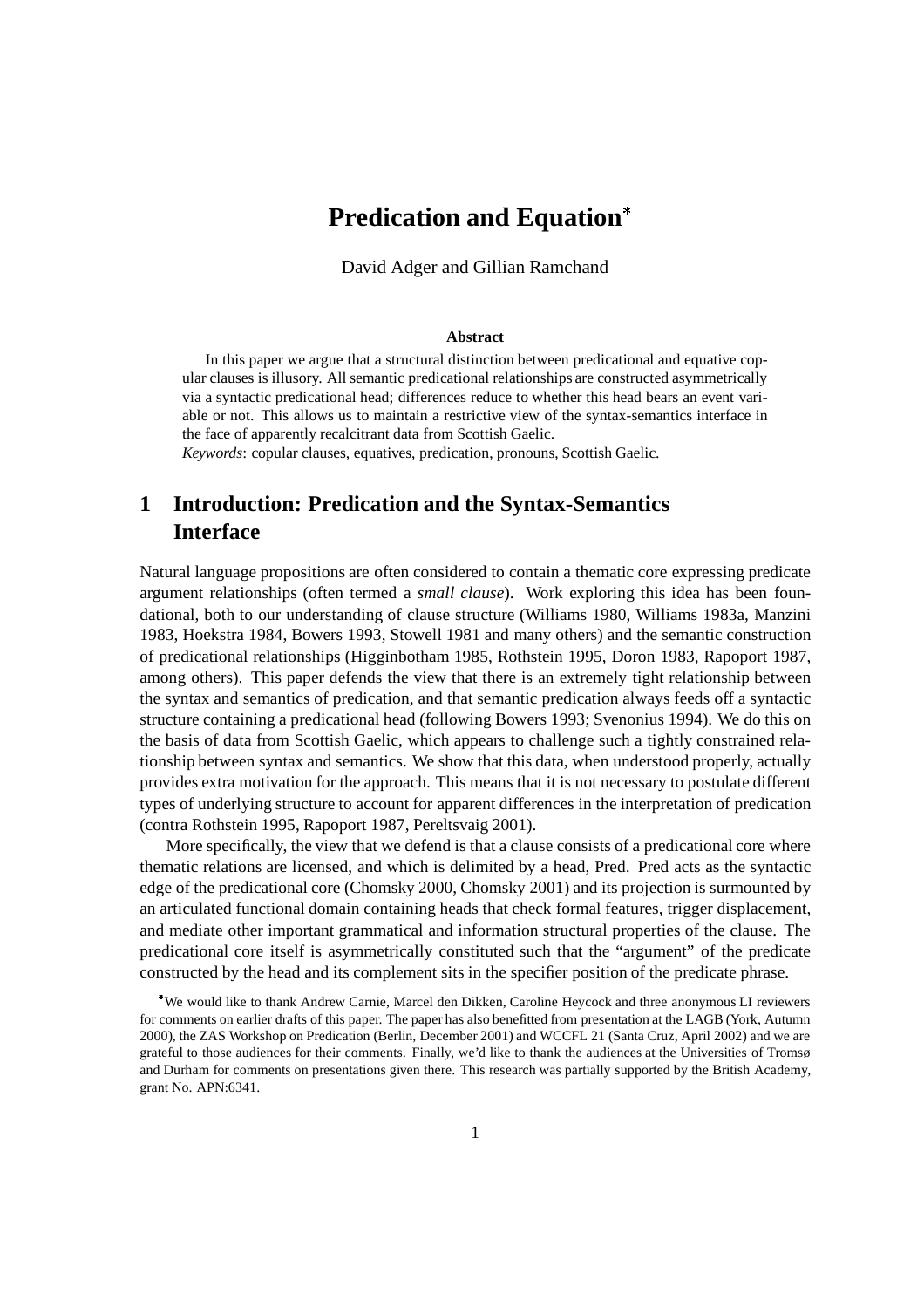

This kind of view of the lower domain of clause structure developed from early work by Stowell (1981) which took lexical categories themselves to be predicational. Once it is assumed that predication is mediated through an (essentially) functional head (see, for example, Hornstein and Lightfoot 1987, Raposo and Uriagereka 1990, Moro 1988), the question arises asto what may be the complement of this head. More specifically, are there constraints upon the category, or the semantic type, of XP? A natural translation of Stowell's original insight into the current framework answers this question with a yes: the syntactic category of XP is restricted to the set of lexical categories (N, V, A, P) and semantically these categories may all be unsaturated, in the Fregean sense (see Higginbotham 1985).

The most pressing empirical challenge then becomes equative sentences. Equatives consist of two DPs and a copular verb:

 $(2)$  Mairead's songs are Mìcheal's joy

Since DPs are not lexical categories, and since at least some DPs are usually assumed to be saturated (Higginbotham 1985; Higginbotham1987), it appears that we have a type of sentence that cannot be reduced to the predicational structure outlined above.

One way of dealing with this problem, is to site the source of the two kinds of predication in the copular verb *be*. This entails that the copula is ambiguous, appearing as both a semantically empty auxiliary, and as a true verb signifying identity between its arguments (Higgins 1973, Rapoport 1987, Zaring 1996, Higginbotham 1987). From this perspective, (1) has a reading familiar from classical logic, where the identity predicate is introduced by the copula:

#### (3) **Mairead's-songs = Micheal's-joy**

Closely related to this idea are analyses where there are two different types of small clause, one underlying equative sentences, and the other underlying predicative sentences (Heycock 1994, Carnie 1997, Heycock and Kroch 1999), each with an associated logical representation. This idea divorcesthe type of predication from the copula itself, thus avoiding having to specify an ambiguous copula. However, it weakens the tight one-to-one mapping between the syntax and semantics of predication represented by (1) above.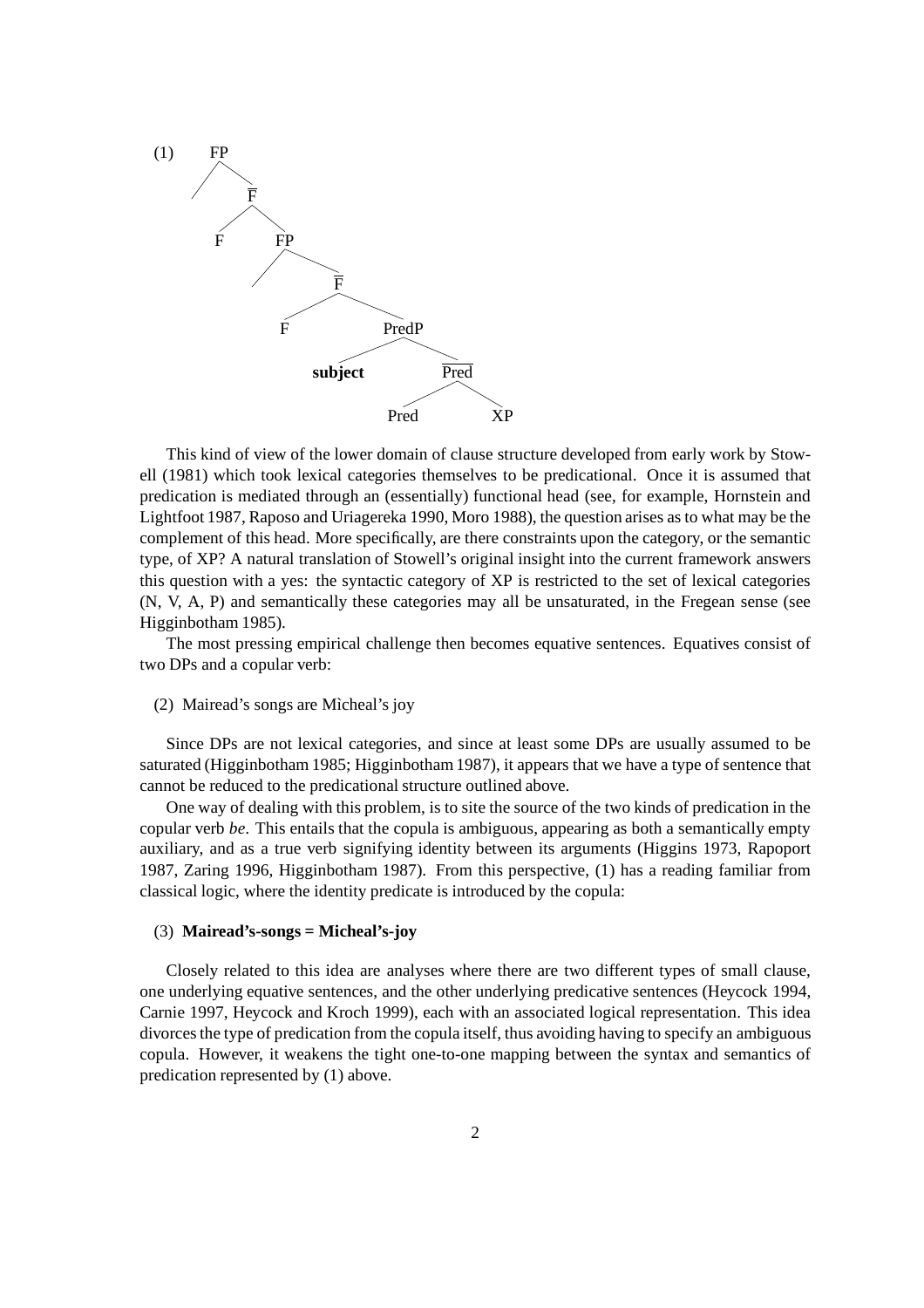An alternative is to reject the assumption that proper names and other DPs such as possessives and definites are obligatorily saturated. This approach has been taken by Heggie (1988), Moro (1997) and, for pseudo-clefts, Williams (1994). These authors argue that, in cases where two DPs appear in copular sentences, one of them is semantically and syntactically the predicate, while the other is referential:

- (4) a. Jenny is the doctor.
	- b. The doctor is Jenny.

Under this view, *the doctor* is the predicate in both these examples. Syntactically, the (b) example involves raising this DP predicate to some higher position ([Spec, CP] for Heggie (1988), [Spec, IP] for Moro (1997)). Heggie and Moro provide syntactic evidence (from extraction, cliticisation, pronominalisation, focus effects etc ) that there is a syntactic asymmetry in these cases. This kind of analysis entails either that we give up the PredP framework, or that somehow DPs may be the complement of Pred.

Assuming that we maintain the PredP framework, and that Pred always takes an unsaturated complement, we are forced to assume a more complicated picture of the relationship between the syntax and semantics of nominal projections. We have to allow DPs to have more than one interpretation,since they can be referential but also apparently predicative (Partee 1987). If DPs can be both predicative and referential then we do not have an obvious way of maintaining a strict one-to-one mapping between the syntactic category and the semantic type.

Summarizing then, there are two broad lines of attack on the problem of how to approach sentences that contain two DPs: (i) adopt the idea that there are two kinds of predicational structure available, correlating roughly with predicational and equative interpretations; (ii) take the perspective that there is only one kind of predicational structure, but that the complement of Pred is not restricted to lexical categories.

English is one language where equative sentences and non-equative sentences have a similar surface syntax (but see Heggie 1988 and Moro 1997 for a discussion of more subtle differences). In this paper we address the fact that many other languages (for example, languages in the Celtic, Semitic and Slavic families) appear to use radically different morphological means that seem to map intuitively to differences in the type of predication expressed. We take one such language, Scottish Gaelic, and show that the real difference is not between equative and non-equative sentences, but is rather dependent on whether the predicational head in the structure proposed above is eventive or not.

We show that the aparently odd syntax of "equatives" in this language derives in part from the fact that they are constructed via a Pred head lacking an eventuality variable. Additionally, since Pred heads cannot combine with non-predicative categories, such as saturated DPs, "equatives" are built up indirectly from a simple predicational structure with a semantically bleached predicate. This approach not only allows us to maintain a strict one-to-one syntax/semantics mapping for predicational syntax, but also for the syntax of DPs. The argument we develop here, then, suggests that the interface between the syntactic and semantic components is maximally economical — one could say perfect.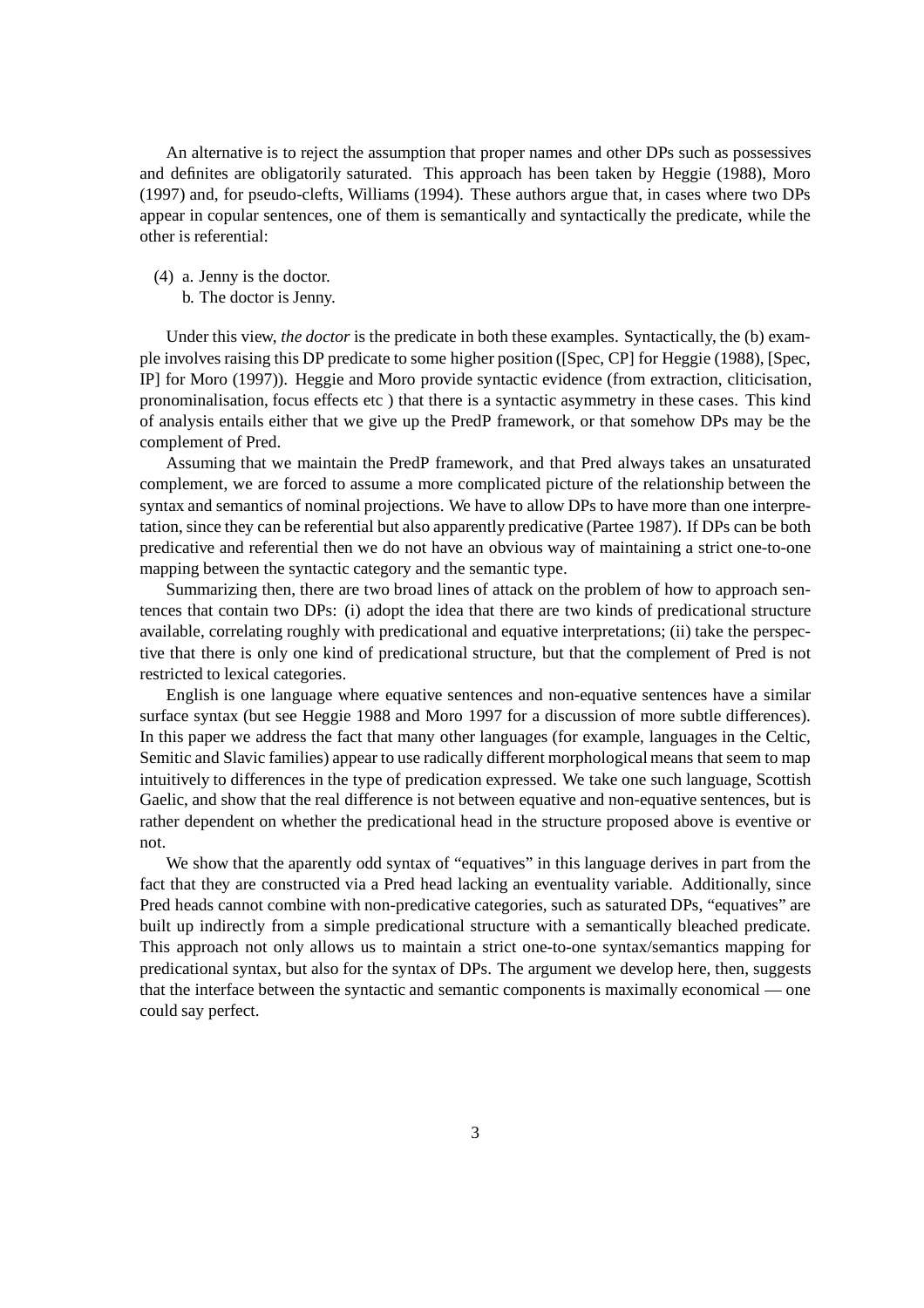## **2 Scottish Gaelic Predicational Structures**

One of the major arguments we present in this paper is that DPs cannot be the complement of Pred, a fact, which if true, receives an explanation based on the function of the D-layer in a DP and the syntactic requirements of Pred. We begin by outlining the syntax of clauses, and specifically predicative clauses, in Scottish Gaelic with a view to establishing this claim.

### **2.1 Basic Clause Structure**

Scottish Gaelic is a language closely related to Modern Irish. It has a basic VSO structure, with the finite verb preceding the subject and object. The arguments adduced by McCloskey (1983) to show that Modern Irish VSO is derived from an underlying SVO order can be replicated for Scottish Gaelic (Adger 1996, Ramchand 1997). We assume, therefore, that an example like the following has the structure indicated, with the verb raising from its base position to some head within the functional domain of the clause.

(5) Chunnaic, Calum [ $t_i$  Mairi]. See-PAST Calum Mairi 'Calum saw Mairi.'

The difference between Scottish Gaelic and more familiar SVO languages is just that in Scottish Gaelic, the main verb raises to T while the subject phrase remains in situ. Chung and McCloskey (1987) provide a compelling range of arguments that show that in Irish, when the verb does not raise (because T is absent, or filled with an auxiliary), the string containing the *in situ* subject and predicate behaves like a constituent. Once again, the same arguments can be made for Scottish Gaelic (Ramchand 1997).

This general picture of Irish and Scottish Gaelic clause structure is uncontroversial. For concreteness, however, we will translate these basic ideas and intuitions into a broadly Minimalist framework, following the notation and some of the ideas of Pesetsky and Torrego 2001, Chomsky 2001 and Chomsky 2000.

The approach to Scottish Gaelic clausal structure we will follow is roughly that of Adger 2001. We adopt the idea that the VP domain is split into more than one head position (Larson 1987; Chomsky 1995b), and that the subject is Merged in the specifier of a 'little *v*', which we assume is equivalent to our Pred in the specific case where it selects a VP (see Bowers 2002 for recent discussion).

We assume that heads and phrases consist of syntactic features, some of which are specified as *uninterpretable*. Uninterpretable features must be marked for deletion during the derivation, since they are not tolerated by the interface systems of Spellout or LF-Interpretation. We notate a feature [F] as uninterpretable by prefixing it with a *u*: [*u*F], following Pesetsky and Torrego (2001).

In addition to interpretability, features may also have an EPP property. The EPP property of a feature  $[F_{EPP}]$  is satisfied by filling the specifier of the head that  $[F]$  sits on  $(H(F))$  with some XP with which F has Agreed, where the XP contains phonological material. This means that we adopt a view of the EPP that sees it as a structural licensing requirement for particular heads which feeds into well-formedness requirements of the Spellout component. In some ways, EPP on a head is like an affixal-feature.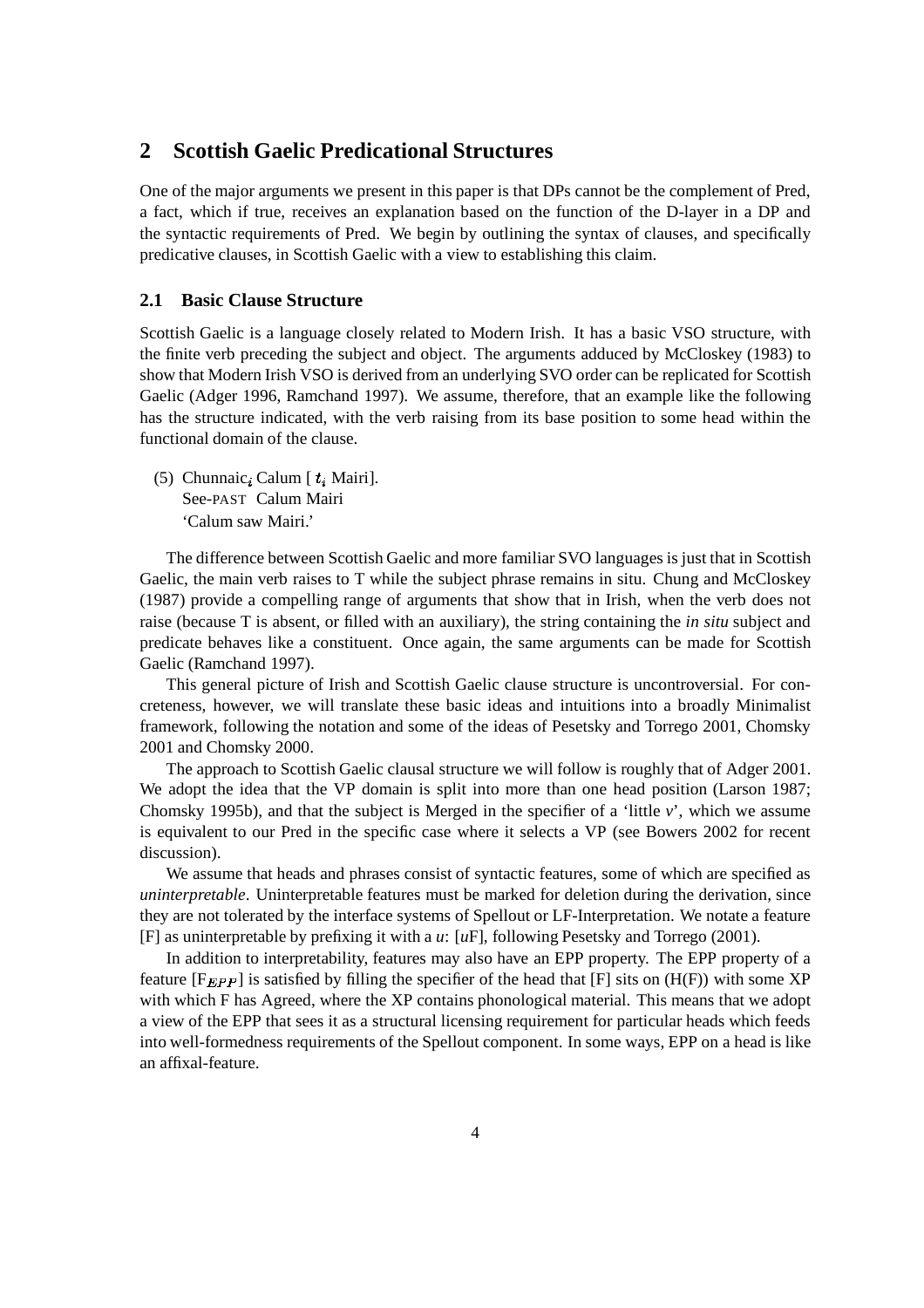As far as head movement is concerned, we assume that if XP is the complement of  $H(F_{EPP})$ , then the head of XP ( $H(XP)=X$ ) moves and adjoins to  $H(F)$ . Once again, we assume that the satisfaction of EPP is sensitive to phonology, making EPP that attracts heads even more like a stray-affix requirement.

To implement the generalisation that some overt material always appears in T, we assume that T bears an EPP feature as a sub-feature of its category feature  $[T_{EPP}]$  (following Pesetsky and Torrego 2001). We follow Alexiadou and Anagnostopoulou (1998), who propose that languages differ in whether the EPP feature of T is satisfied by movement to  $T^0$  or [Spec, TP], and assume that the parameter is set for  $T^0$  in Scottish Gaelic.

In Scottish Gaelic, the EPP feature of T can actually be satisfied in one of two ways. The first way involves movement of the main verb from V through  $\nu$  and up to T (as in (6, 7)).<sup>1</sup>

(6) Dh'ol` Calum an t-uisge beatha. Drink-PAST Calum the whiskey 'Calum drank the whiskey.'



The second way to satisfy the EPP feature of T involves the Merge of an independent lexical item carrying pure tense features; compare (6) above with (8).

(8) Bha Calum ag òl uisge beatha. Be-PAST Calum ASP drinking whiskey 'Calum was drinking whiskey.'

In this example T is filled by the finite auxiliary shown in the example above, which is usually a form of the verb *bith*, 'be'. *Bith* is, in the traditional grammatical literature, termed the *substantive auxiliary* and we will accordingly refer to these constructions as *SubstantiveAuxiliaryConstructions* (SACs). The SAC allows us to see more clearly the range of constituents that can appear in the PredP position of the sentence. We demonstrate some of these possibilities in the following examples<sup>2</sup>:

<sup>&</sup>lt;sup>1</sup>This movement is mediated by the relation of Agree and is driven by the existence of uninterpretable  $\nu$  and T features on V and *v* respectively. See Adger 2001 for the details of the implementation in the Scottish Gaelic case.

<sup>&</sup>lt;sup>2</sup>The forms *bha* and *tha* are respectively suppletive past and present versions of the substantive auxiliary.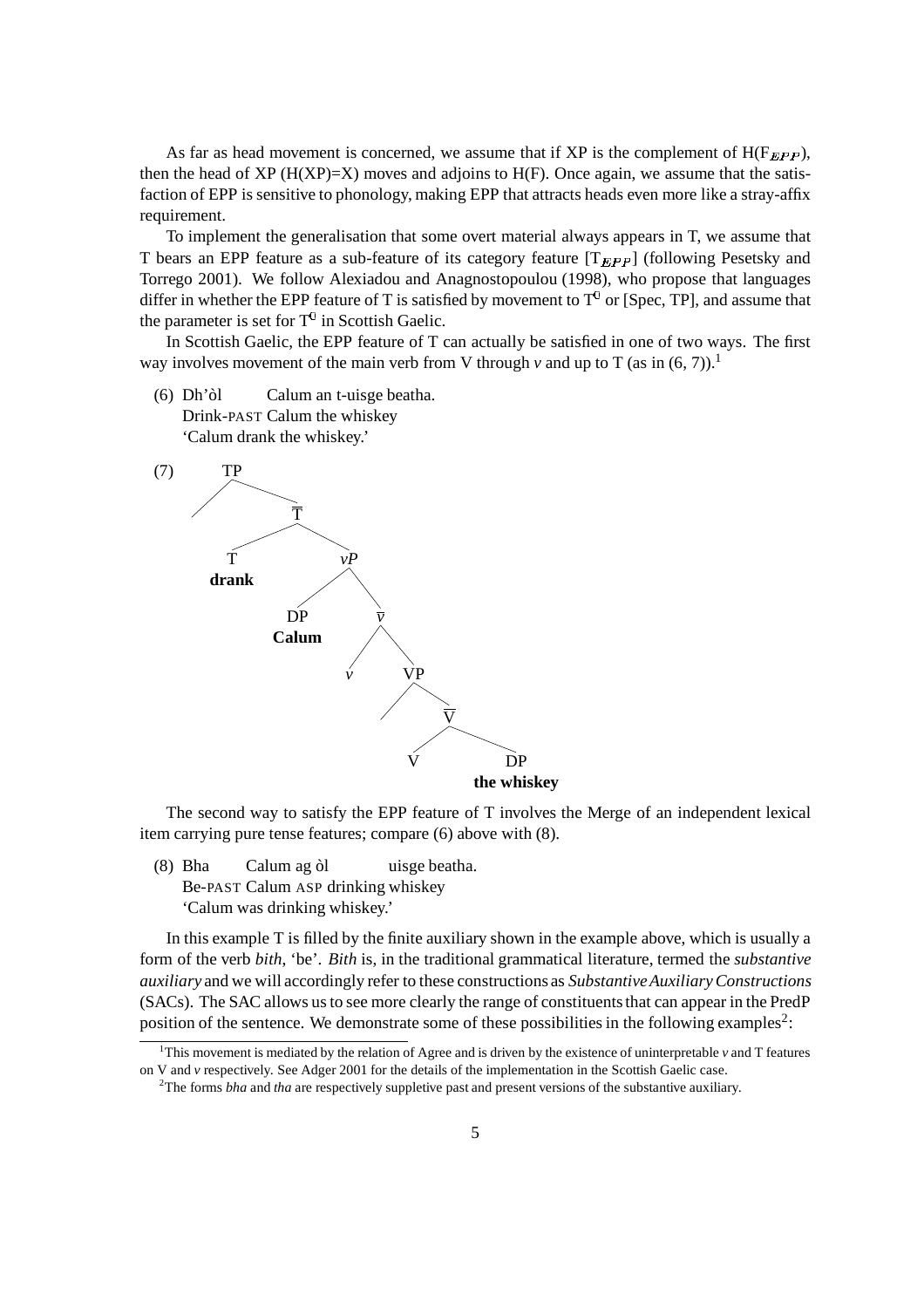- (9) Tha Calum faiceallach. Be-PRES Calum careful 'Calum is (being) careful.'
- (10) Tha Calum anns a' bhùth. Be-PRES Calum in the shop 'Calum is in the shop.'

In the above examples, we see an AP and a PP in the predicate position. We will assume that the subjects of these predicates are introduced by Pred (as in section 1; see Bowers 1993, Svenonius 1994, Adger 2001). The EPP property of T's tense features is satisfied by Merging in a version of the substantive auxiliary *bith*.



We adopt the same kind of analysis in the case of constructions where the little *v* head encodes some aspectual property, such as (8) above:

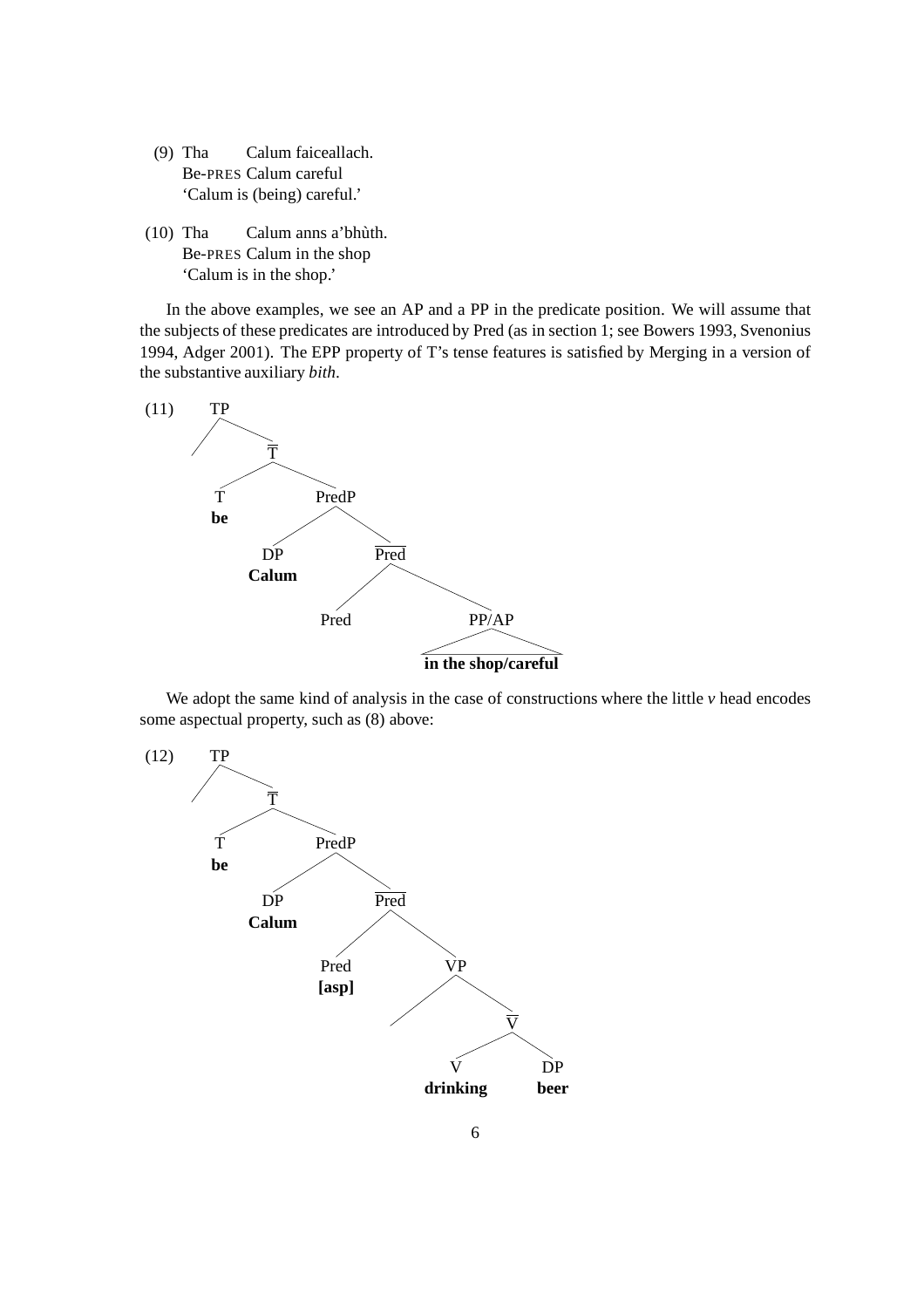This approach predicts that the string *Calum ag òl leann* in (8) is a constituent independent of the appearance of the substantive auxiliary, a prediction which is backed up by the appearance of  $[\mathbf{p_{redP}}]$ Subj ... VP/AP/PP] strings in small clause structures such as the tenseless absolutive construction in the following examples:

- (13) Chunnaic mi Calum agus [e ag òl leann]. See-PAST I Calum and [ him prog drinking beer ] 'I saw Calum while he was drinking beer.'
- (14) Chunnaic mi Calum agus [e air a mhisg]. See-PAST I Calum and [him on his drunkenness] 'I saw Calum while he was drunk.'
- (15) Chunnaic mi Calum agus [e uamhasach toilichte]. See-PAST I Calum and [him terribly happy] 'I saw Calum while he was really happy.'

## **2.2 Nominal Predication and the Substantive Auxiliary**

We now turn to cases where the predicative core of the clause consists of two nominals. In such cases, a simple NP predicate is barred:

- (16) \*Tha Calum tidsear. Be-PRES Calum teacher 'Calum is a teacher.'
- (17) \*Chunnaic mi Calum agus [e tidsear]. See-PAST I Calum and [him teacher] 'I saw Calum while he was a teacher.'

Similar facts are noted for Irish by Chung and McCloskey (1987). In place of a simple NP predication, we find a richer structure:

- (18) Tha Calum 'na thidsear. Be-PRES Calum in-3MS teacher 'Calum is a teacher.'
- (19) Chunnaic mi Calum agus [e 'na thidsear]. See-PAST I Calum and [him in-3MS teacher] 'I saw Calum while he was a teacher.'

The particle *'na* seen before the NP in these sentences consists, morphologically at least, of the preposition *ann*, "in," incorporating a possessive pronoun that agrees in  $\phi$ -feature specification with the subject, so as well as (18), we have (20):

(20) Tha mi 'nam thidsear. Be-PRES I in-1SG teacher 'I am a teacher.'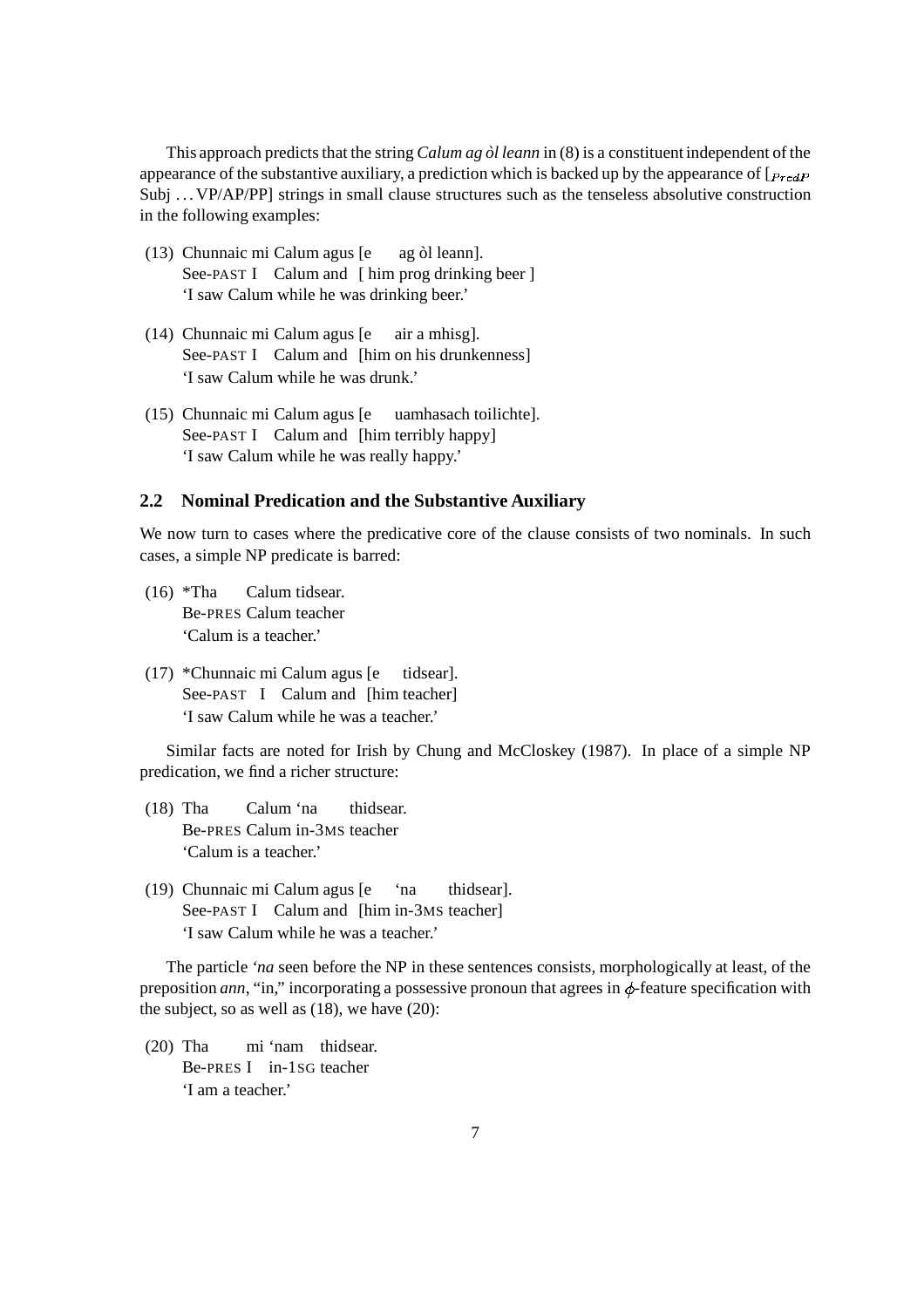Why should there be this extra material? Under the system of assumptions we have built up so far, we might expect to be able to simply use the Pred head that cooccurred with APs, and PPs with NPs too, an expectation that is clearly not met.

We put this difference down to the different denotational properties of NPs as opposed to PPs, APs, and verbal constructions: NPs denote properties of individual entities, whereas APs, PPs and verbal constructions denote properties of individuals with respect to an eventuality. The idea that nominals lack an eventuality variable in their logical representation has been argued for by Higginbotham (1985) and Parsons (1990), among others. We take this to be a property of the functional structure under which the lexical root is embedded: the semantics of the functional structure selecting adjectival, prepositional and verbal roots introduces eventuality variables, in contrast to the D-related functional projections selecting nominals.

We follow Ramchand (1996) in taking the SAC in Scottish Gaelic to obligatorily involve binding of an eventuality variable; it will therefore reject the use of NP predicates as the complement of the null Pred head.<sup>3</sup> Instead, the language employs an expletive prepositional head *ann*-'in', which by virtue of being a P possesses an eventuality variable, and also selects an NP complement. This PP projection is now possible as the complement of the null Pred head, which needs to bind an eventuality variable in its complement domain. In essence all that the overt prepositional head does is semantically convert the NP into a predicate with an appropriate variable position to bind.<sup>4</sup>

The data we have presented so far does not constitute a challenge for the PredP approach to predication, and, in fact, provides some support for the existence of a separate predicative head. NP predication uses the same mechanisms as AP and PP predication, and is unified with finite verbal structures at the right level of abstraction. All of these structures involve a predicative head that introduces an external argument and that enters into various feature-checking relationships with other heads and XPs in the structure.

However, it is worth noting at this point that, although NPs may be predicates within an SAC, DPs cannot be:

(21) \*Tha Calum an tidsear. Be-PRES Calum the teacher 'Calum is the teacher.'

This is equally true in other constructions that take a PredP, such as the absolutive construction we met earlier:

(22) \*Chunnaic mi Calum agus [e an tidsear]. See-PAST I Calum and [him the teacher] 'I saw Calum while he was the teacher.'

 $3$ The interpretation of an SAC is thus akin to the notion of a "stage-level" interpretation. We do not, however, use the terminology of "stage" and "individual" as we assume the relevant interpretative properties to be borne by the sentence, rather than by the predicate, and to arise from the particular functional heads projected. Evidence for this is that SACs may also have generic interpretations where the eventuality variable is bound by a default Generic operator. See Ramchand 1996 for further details.

<sup>&</sup>lt;sup>4</sup>Note here also that the aspectual heads found in Scottish Gaelic are also etymologically derived from a prepositional source, suggesting the naturalness of this kind of diachronic reanalysis of preposition to event-structural functional head from a language internal point of view.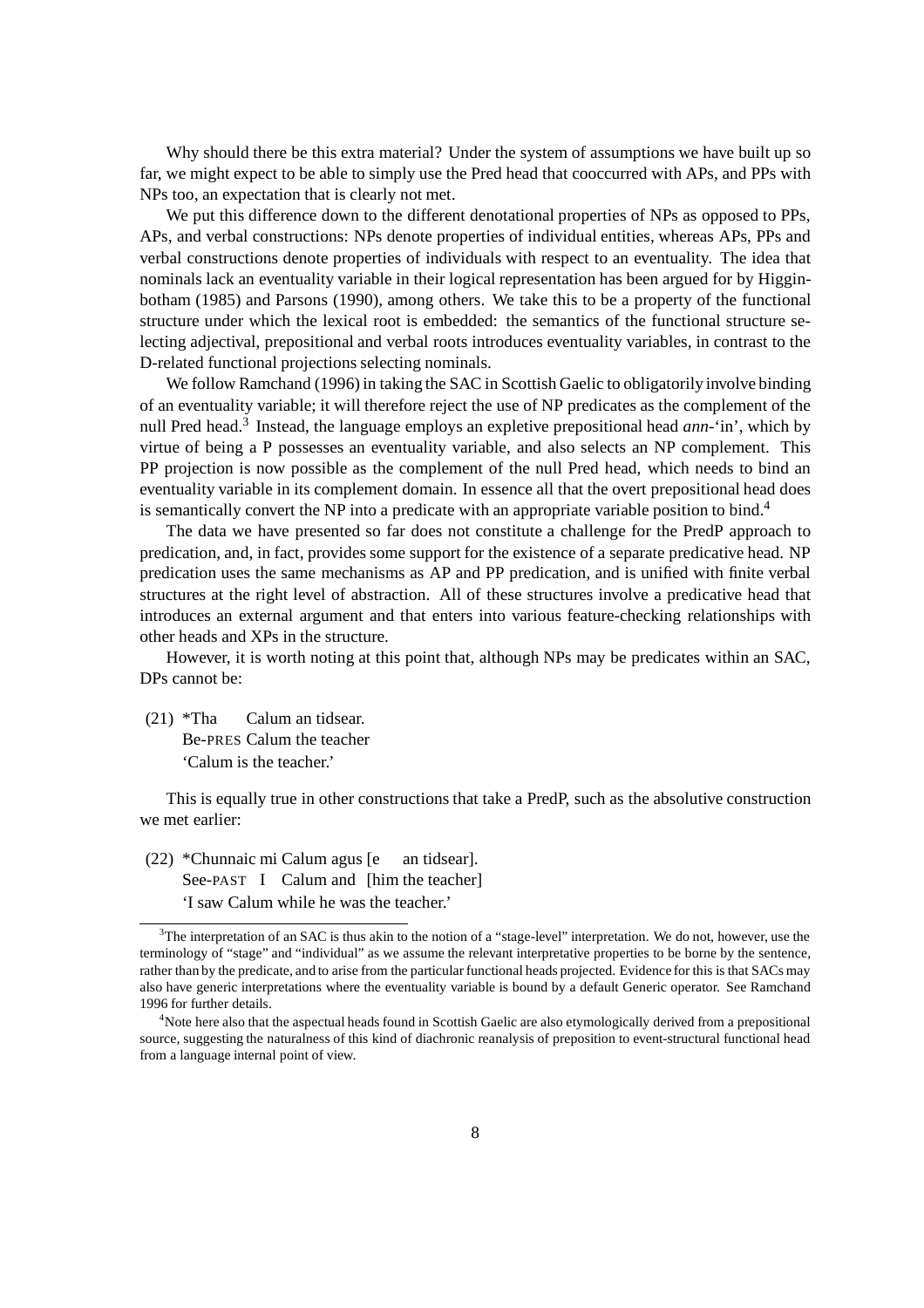- (23) \*Bhuail mi Calum agus [e mo bhrathair]. ` Hit-PAST I Calum and [ him my brother] 'I hit Calum while/though he was my brother.'
- $(24)$  \*Bhuail mi Calum agus e [an càraid as fheàrr agam]. Hit-PAST I Calum and him the friend best at-me 'I hit Calum while he was my best friend.'

Unlike in the case of NP predication, there is no way of "saving" this structure by using some extra morphological material, such as the *ann* particle we saw earlier:

(25) \*Tha Calum anns an tidsear. Be-PRES Calum in the teacher 'Calum is the teacher.'

Summarizing, then, whereas projections of lexical categories such as NP, PP, VP or AP may occur as the complement of Pred, DPs cannot. We return to a more formal discussion of this restriction in section 4.2.

## **3 A Challenge: Inverted Copular Clauses (ICCs)**

In addition to the Substantive Auxiliary Constructions, Scottish Gaelic has another, more unusual, way of forming predicative structures. These constructions appear to involve the inversion of the predicate to a position in front of the subject, and we will therefore refer to them as Inverted Copular Constructions (ICCs). In Scottish Gaelic, inverted copular constructions are less productive than they were only a century ago, and, except for (an admittedly large number of) idiomatic locutions, they have an archaic flavour, or are high register.

## **3.1 Copular Inversion Structures**

Inverted copular constructions consist of the *defective* copula *is*/*bu* which is immediately followed by the predicate and then the subject. This verb has only these two forms, in contrast to the substantive auxiliary *bith*, which inflects for four tenses (present, past, conditional, future). The form *is* is used when the predication is present, while *bu* marks past, future or conditional<sup>5</sup>:

- $(26)$  Is mòr an duine sin. Cop-PRES big that man 'That man is big.'
- $(27)$  Is le Calum an cu. Cop-PRES with Calum the dog 'The dog belongs to Calum.'

 ${}^{5}$ It may be that the functional head that appears within clauses of this type is not T at all, but a modal category signalling realis vs. irrealis features. We continue to assume the T functional projection for concreteness, and because nothing crucial hinges on the particular properties of the functional head here.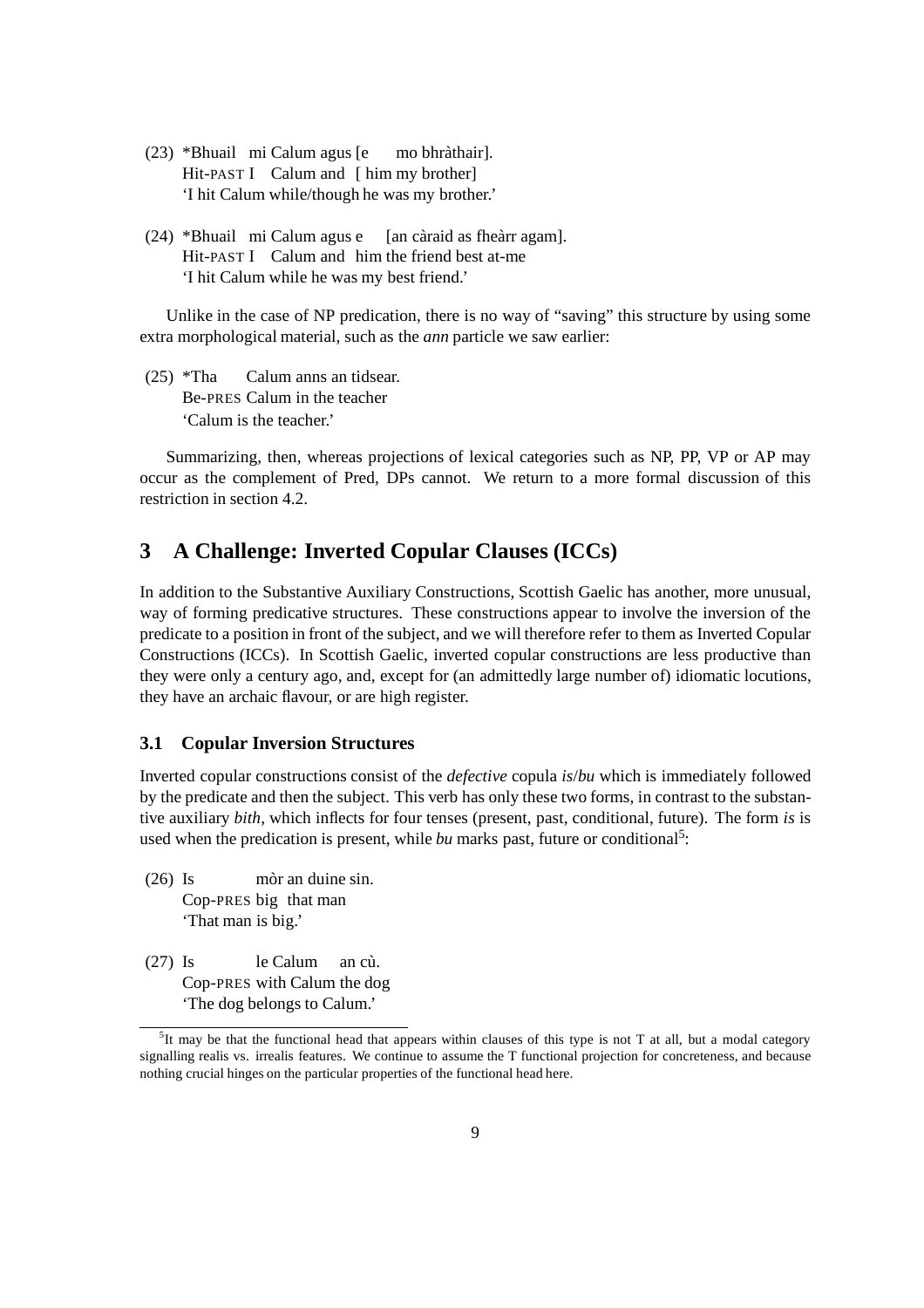The copular verb here is phonologically weak and cliticises to the following predicate. There is evidence that the copula actually forms part of the onset of the syllable following it, suggesting it is incorporated into the following phonological word. This evidence is of two types: the *is* form of the copula is pronounced with a palatalised *s* sound when a front vowel follows, a process that happens within but not between phonological words; if the copula is followed by an aspirated voiceless stop, this stop loses its aspiration, following a general restriction on aspirated stops in word initial *s*-clusters.

Example (26) shows an adjectival predicate, while (27) shows a PP predicate. There is no alternative order, with the subject preceding the predicate:

- $(28)$  \*Is an duine sin mòr. Cop-PRES that man big 'That man is big.'
- $(29)$  \*Is an cù leamsa. Cop-PRES the dog with+ me 'The dog belongs to me.'

As is shown by the translations, the predication in these examples is never tied to particular situations. The ICC always signifies that the predicate is conceived of as holding inherently of the subject, rather than accidentally. The interpretation here is akin to the individual-level interpretation of predicates discussed by Kratzer (1995) and many others. The interpretational effect can be seen most clearly through examples like the following, where the use of the past copula (as in (31)) is only felicitous if Calum is no longer alive. This is explained if the ICC, in contrast to the SAC, does not contain an eventuality variable. We return to the semantics of the ICC below.

- (30) Is tidsear Calum. Cop-PRES teacher Calum 'Calum is a teacher.'
- (31) Bu thidsear Calum. Cop-PAST teacher Calum 'Calum was a teacher.'

Notice that NP predication follows the same pattern as AP and PP predication: the copular verb is followed immediately by the predicate, which in turn is followed by the subject.

The ICC might be thought to pose an immediate challenge for the PredP approach to predication, since the predicate appears on the 'wrong' side of the subject. There is a debate in the literature as to the exact analysis of these structures which we will only mention here (see Doherty 1996, Carnie 1995, Carnie 2000, Doherty 1997, Ramchand 1996, Cottell 1997 for fuller exposition, and see Rouveret 1996 for discussion of related questions in Welsh.) The two broad lines of attack can be characterised as follows: (i) these clauses are completely different in their structure from SACs and are built up from different syntactic atoms; (ii) ICCs are derived from SACs via inversion of the predicate phrase.

The empirical evidence that might allow us to choose between these two approaches is rather equivocal, and both approaches seem to be compatible with the data. In the interests of reducing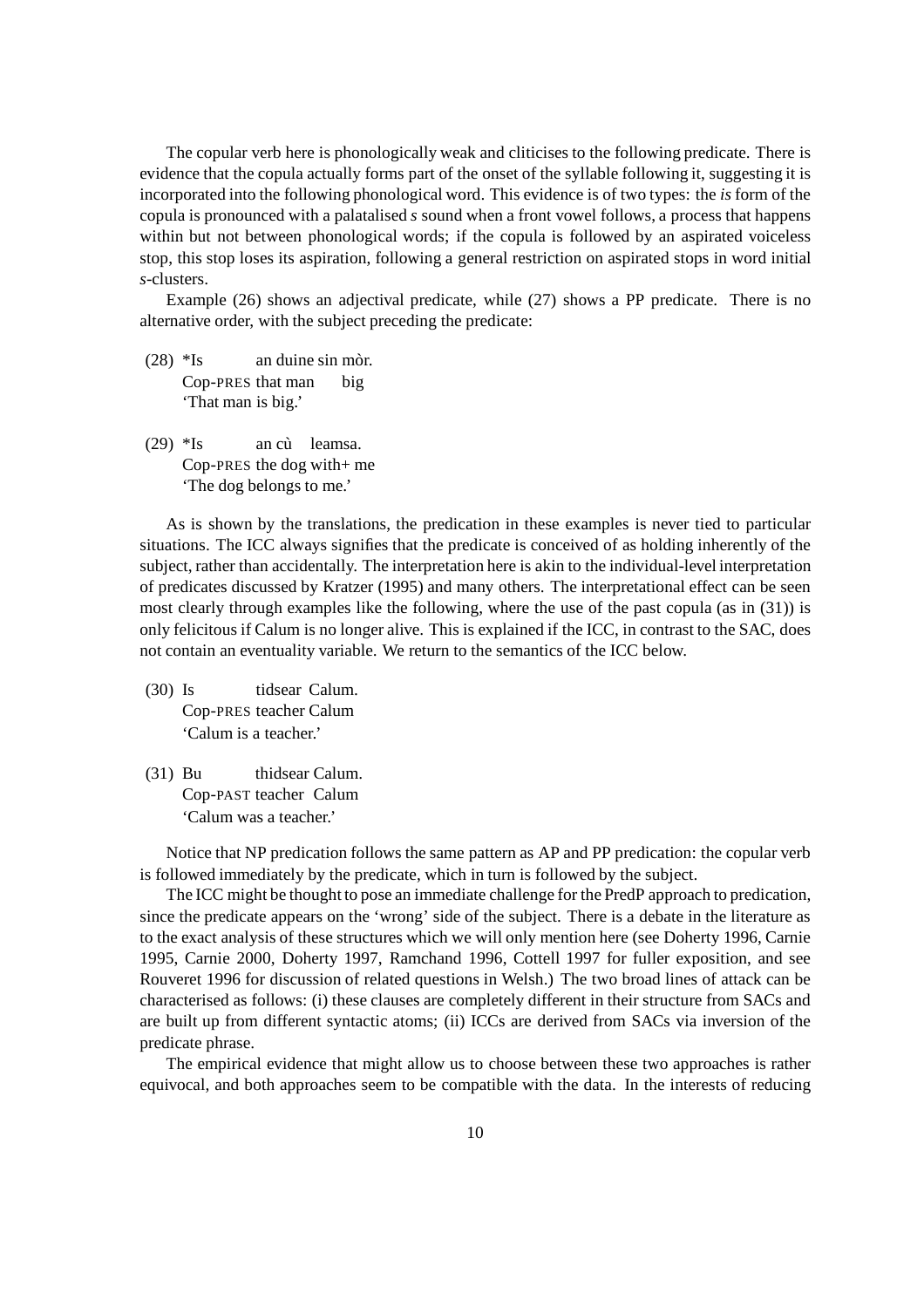predication to a single structural configuration, we will pursue the second strategy. We assume that the copula is a manifestation of the Pred head, and that it encodes the peculiar semantics of this construction (see below for our explicit proposal). The following shows the phrase structure we assume for sentence (32) below.

 $(32)$  Is leams an cu. Cop-PRES with-me (emph) the dog 'The dog belongs to me.'



As before, we adopt the idea that T has the EPP property which must be satisfied by an element that the tense feature Agrees with. The extreme phonological weakness of the copula means that it cannot, on its own, satisfy the EPP property of T. This means head movement of the copula to adjoin to T does not take place. However, the  $\lceil u \rceil$  features of the copula are present on its projection, and so Predraises into the specifier of T. In essence the copula pied-pipes its complement to ensure that enough phonological material is carried along to satisfy the EPP requirement of  $T$ .<sup>6</sup>



The ICC is reminiscent of a discussion in the literature about inverted copular structures in other languages. As mentioned in the introduction, Heggie (1988) and Moro (1997) argue that inversion of a predicate takes place in copular clauses in English examples like the following:

(35) a. Jenny is the teacher.

b. The teacher is Jenny.

 $6$ Note that within a Bare Phrase Structure type theory (Chomsky 1995a, Chomsky 1995b) Predis a syntactic object just like any other, and so may move and target a position where it can satisfy the EPP requirements of T. Unlike Carnie 1995, we do not assume that satisfaction of this requirement takes place adjoined to  $T<sup>0</sup>$  but in the specifier of TP.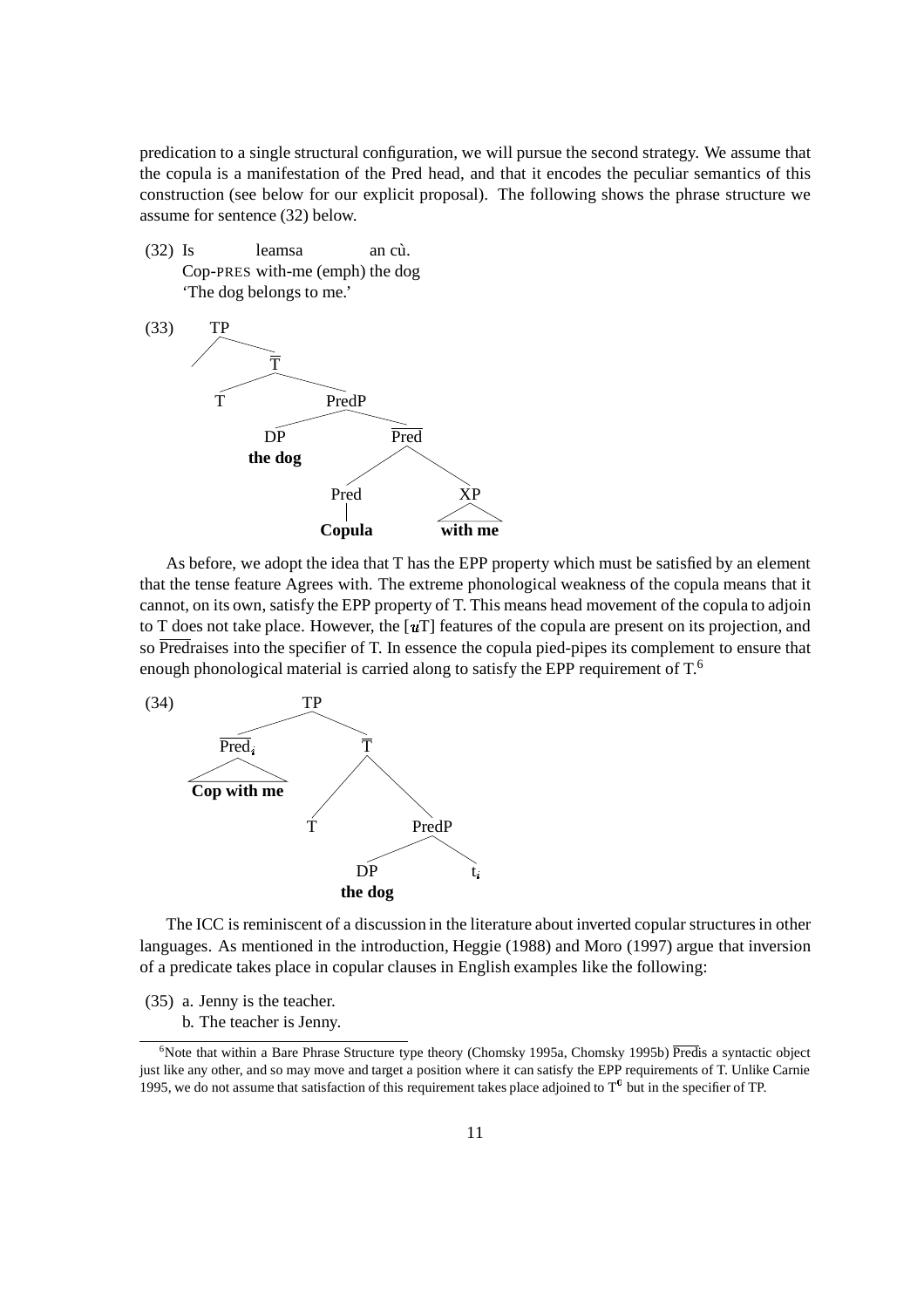In both of these examples, these authors claim that *the teacher* is the predicate and has raised to its surface position, inverting over the subject.

However, although the ICC construction in Gaelic is reminiscent of these approaches, it cannot be reduced to them for a number of reasons. Firstly, whereas this kind of predicate fronting is restricted in English, it applies to all lexical categories selected by the copula in Scottish Gaelic. This gives the following minimal contrast, where an indefinite or bare NP cannot generally be fronted in English (but see Declerck 1988), but must be inverted in a Gaelic ICC:

(36) \*A teacher is Jenny.

- (37) Is tidsear Calum. Cop-PRES teacher Calum 'Calum is a teacher.'
- (38) \*Is Calum tidsear. Cop-PRES Calum teacher 'Calum is a teacher.'

Even more strikingly, the same generalisation that we saw with SACs also holds of ICCs: DPs are incompatible with the predicate position of an ICC.

- (39) \*Is an tidsear Calum. Cop-PRES the teacher Calum 'Calum is the teacher.'
- (40) \*Is Calum an tidsear. Cop-PRES Calum the teacher 'Calum is the teacher.'

Note that constructions with the defective copula in Pred accept NP as well as AP and PP as complements. This copula, unlike the substantive auxiliary, does not require an eventuality variable to bind but rather predicates the property denoted by its complement directly of its subject.<sup>7</sup> We assume that NPs denote simple atomic properties(see Chierchia 1984 and (4.1) for fuller discussion) and propose that the semantics of the defective copula is as follows:

(41)  $\[\n\mathbf{i}\mathbf{s}\] = \lambda \pi \lambda \mathbf{x}[\text{holds}(\pi, \mathbf{x})]\n\]$ 

Here,  $\pi$  is the semantic type of simple properties. The copula's function is to state that the property denoted by its complement holds of its specifier. The lack of any eventuality variable signifying spatio-temporal location is what results in the distinction in interpretation between the defective copula and the substantive auxiliary.<sup>8</sup>

<sup>&</sup>lt;sup>7</sup>Once again, this difference is similar to the stage- vs. individual-level distinction of Kratzer 1995. However, under our analysis, in the SAC the proposition involves the assertion of the existence of an event of a particular type; in ICCs, on the other hand, an atomic property is predicated directly of an individual.

<sup>&</sup>lt;sup>8</sup>Note that this implies that APs and PPs also denote simple properties in these constructions (albeit, properties that have an eventuality variable in their semantic representation). This means that they have to be nominalised at some level, so that their eventuality variable is bound off. This seems to be the right result: ICCs are fully productive in Irish for NPs but restricted in a fairly idiosyncratic way for APs and PPs. Where APs are productive in this environment is in comparative forms, which have been independently argued to be nominalisations by Stenson (1976) and Adger (1999). See section 4.2 for further details.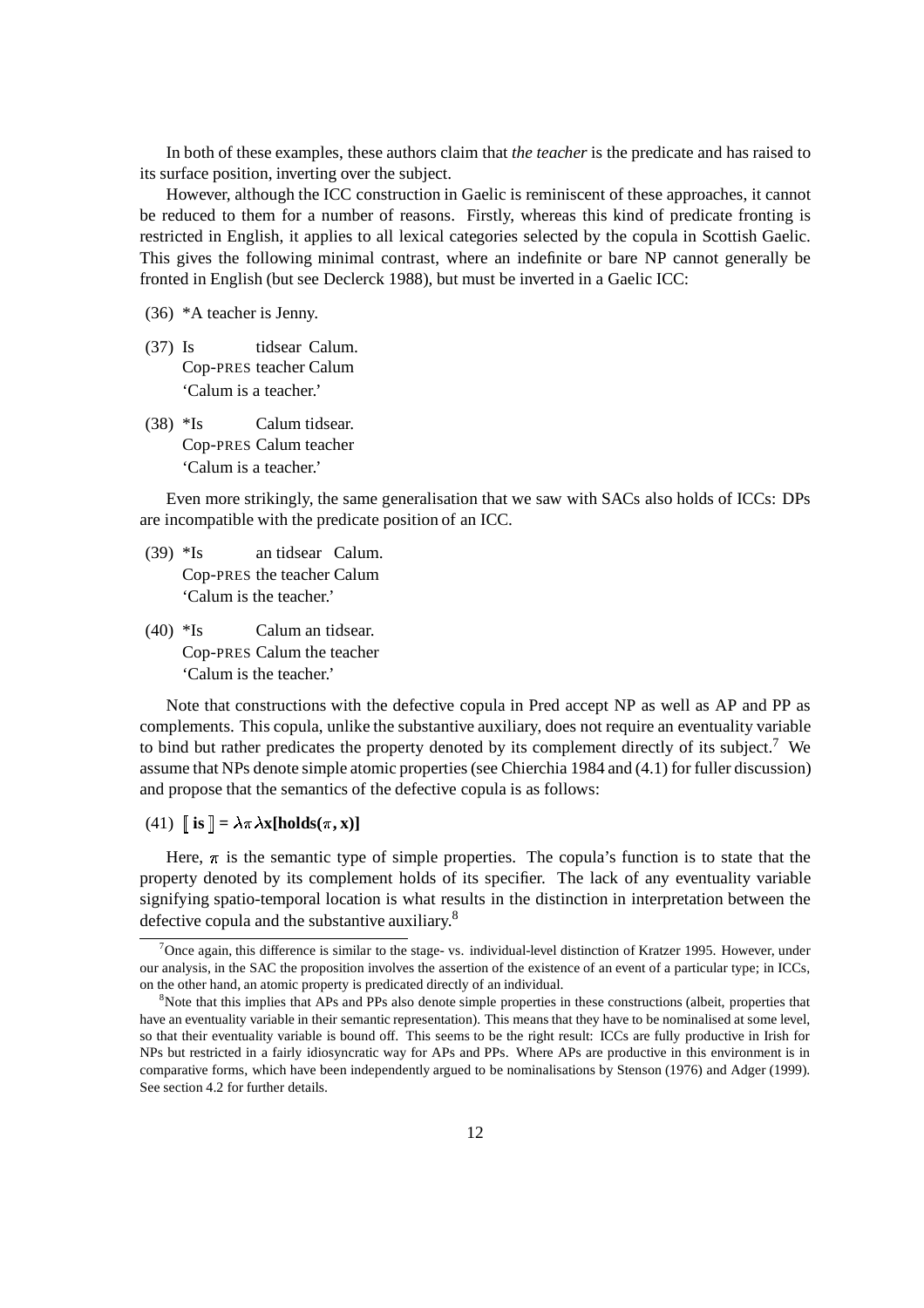It follows from this approach that the ICC does not tolerate bare indefinite subjects (42). It is well known that "individual-level" predications do not allow existential interpretations of indefinites (Milsark 1977, Kratzer 1995):

 $(42)$  \*Is mòr duine. Cop-PRES big a man 'A man is big.'

A detailed analysis of the interaction between generic and existential interpretations of nominals is beyond the scope of this paper.<sup>9</sup> We merely note the restriction here, and correlate it with the lack of eventuality variable in these constructions: we surmise that the existential interpretation of indefinites found in SACs arises as a side effect of an operation of existential closure, triggered by the need to bind an eventuality variable in an SAC (see Heim 1982, Diesing 1992 for applications of a similar default existential closure operation). This is absent in the inverted copular clause as there is no eventuality variable.

We noted earlier that these constructions were not fully productive in Scottish Gaelic, and this is also true in Irish for APs and PPs (Stenson 1981). We assume that this is because the defective copula in the colloquial language is now highly selective of the lexical items with which it can combine. However, the forms that do exist all conform systematically to the syntax and semantics we have outlined above, and our informants possess robust intuitions about them.

## **3.2 A Further Challenge: Augmented Copular Constructions (ACCs)**

We have now seen the two major ways of constructing predicational structures in Scottish Gaelic: the SAC, where the predicate staysin situ unlessit is a tensed verb, and the ICC where the movement of the copula pied-pipes the copula's complement, leading to an inverted structure. Both of these constructions can be profitably analysed as involving the PredP structure discussed in section 1, and neither is compatible with a DP predicate.

However, it is possible to join two DPs with the defective copula as long as an extra element appears. This extra element is morphologically a third masculine singular pronoun, and istraditionally termed *the pronominal augment*, which we gloss as Aug. We will therefore refer to these copular constructions as *Augmented Copular Constructions* (ACCs). In an ACC, the augment imediately follows the copula, which is then followed by the two DPs:

(43) 'S e Calum an tidsear Cop-PRES Aug Calum (**DP1**) the teacher (**DP2**) 'Calum is the teacher.'

Augmented copular constructions are not restricted to Scottish Gaelic and Irish. Pronominal elements appear in copular clauses in Hebrew (Doron 1988), Arabic (Eid 1983), Polish (Rothstein 1986), Zapotec (Lee 1999) and other languages. Our contention is that where such pronominals appear, they are the true predicates of the construction, which means that one of the DPs is interpreted via a link with this pronominal. We shall argue that this account both allows us to maintain a

 $9$ It is possible to have a generic reading of the bare nominal in an ICC. Ramchand (1996) shows that the bare nominal is not independently kind-referring (i.e. this is not a case of D-genericity in the sense of Krifka et al. 1995) but that the generic reading arises from the binding of the individual variable provided by the nominal by a Generic operator. Crucially, this operator can bind the subject only in ICCs, while existential closure is possible only in SACs.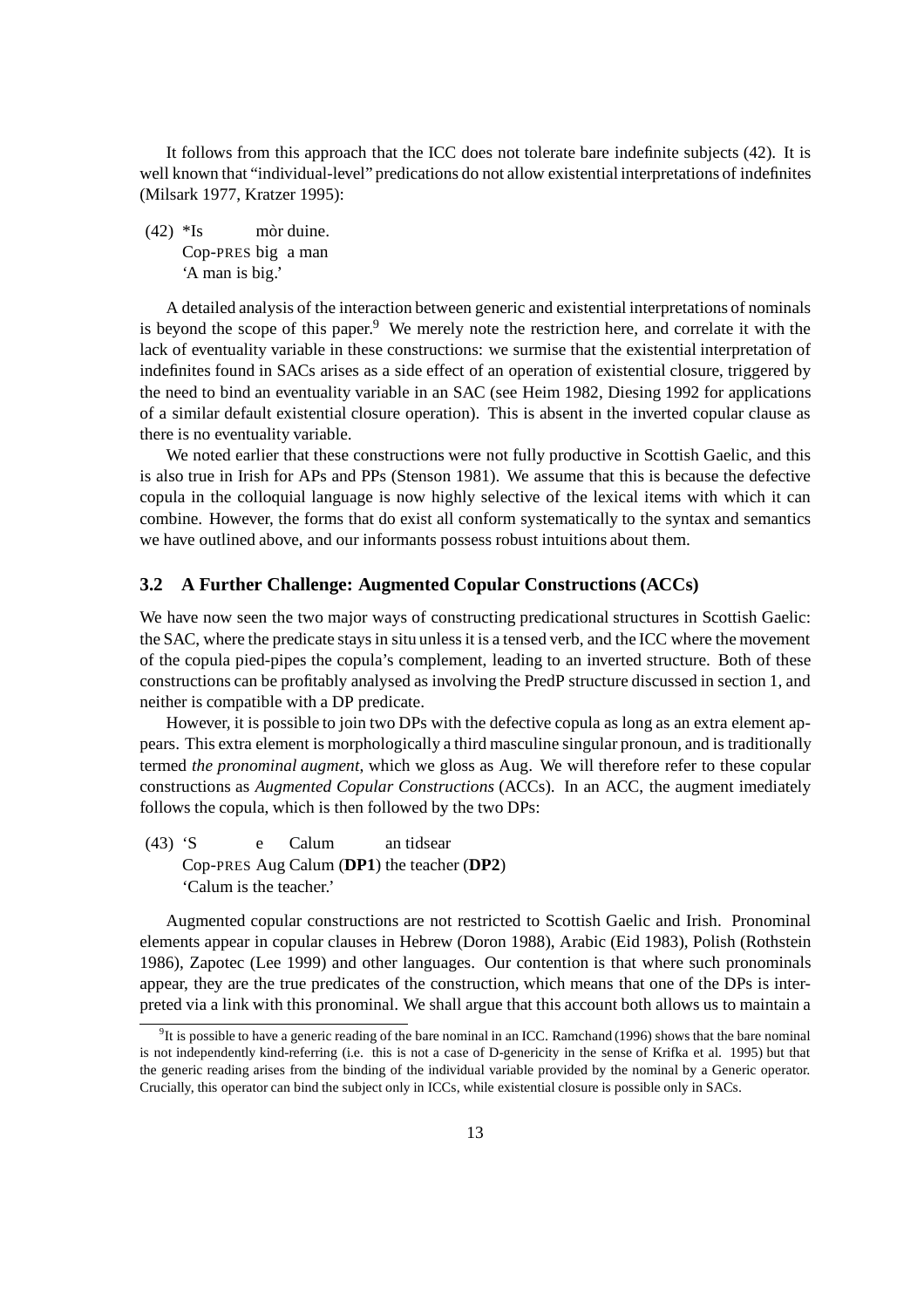maximally simple relation between the syntax and semantics of predication, as well as explaining a range of empirical properties of these constructions.

ACCs have been previously addressed in the literature on Irish copular constructions. Carnie (1997) argues that these constructions are true equatives, and that there is a null copula that takes two arguments and equates them (see also Zaring 1996). Under this view, the pronominal element is simply an agreement head (following proposals of Doron (1983) for Hebrew). Schematically, this analysis looks as follows:



This proposal appears to receive support from considerations brought to bear by Heycock and Kroch (1999) who argue on the basis of sentences like (45), that true equatives really do exist:

- (45) a. Your attitude towards Jones is my attitude towards Davies.
	- b. My attitude towards Davies is your attitude towards Jones.

In these examples it is difficult to treat one or the other of the two DPs astruly a predicate. Either one can be the syntactic subject with little apparent difference in interpretation. If such sentences exist in English, then one might be tempted to argue that this is what is going on in the Irish and Scottish Gaelic ACCs. However, there are a number of arguments against going down this path. Perhaps most strikingly, there is always an interpretive asymmetry between the two DPs in Scottish Gaelic (and also in Irish: see Stenson 1981).<sup>10</sup> In (46), the only interpretation is that DP2, *Hamlet* is the name of a role. If we swap the two DPs around, it is impossible to interpret the sentence in the same way, even given world knowledge about actors and parts in plays:

- (46) 'S e Sean Hamlet a-nochd Cop-PRES Aug Sean Hamlet tonight 'Sean is (playing) Hamlet.'
- (47) \*'S e Hamlet Sean a-nochd Cop-PRES Aug Hamlet Sean tonight 'Sean is (playing) Hamlet.'

 $10$ This particular objection does not apply to the implementation of this approach offered by Carnie 1997. Carnie proposes that the predicate in an equative assigns two different  $\theta$ -roles, and accounts for the interpretative difference by appeal to this. However, the other arguments given below do apply to Carnie's analysis.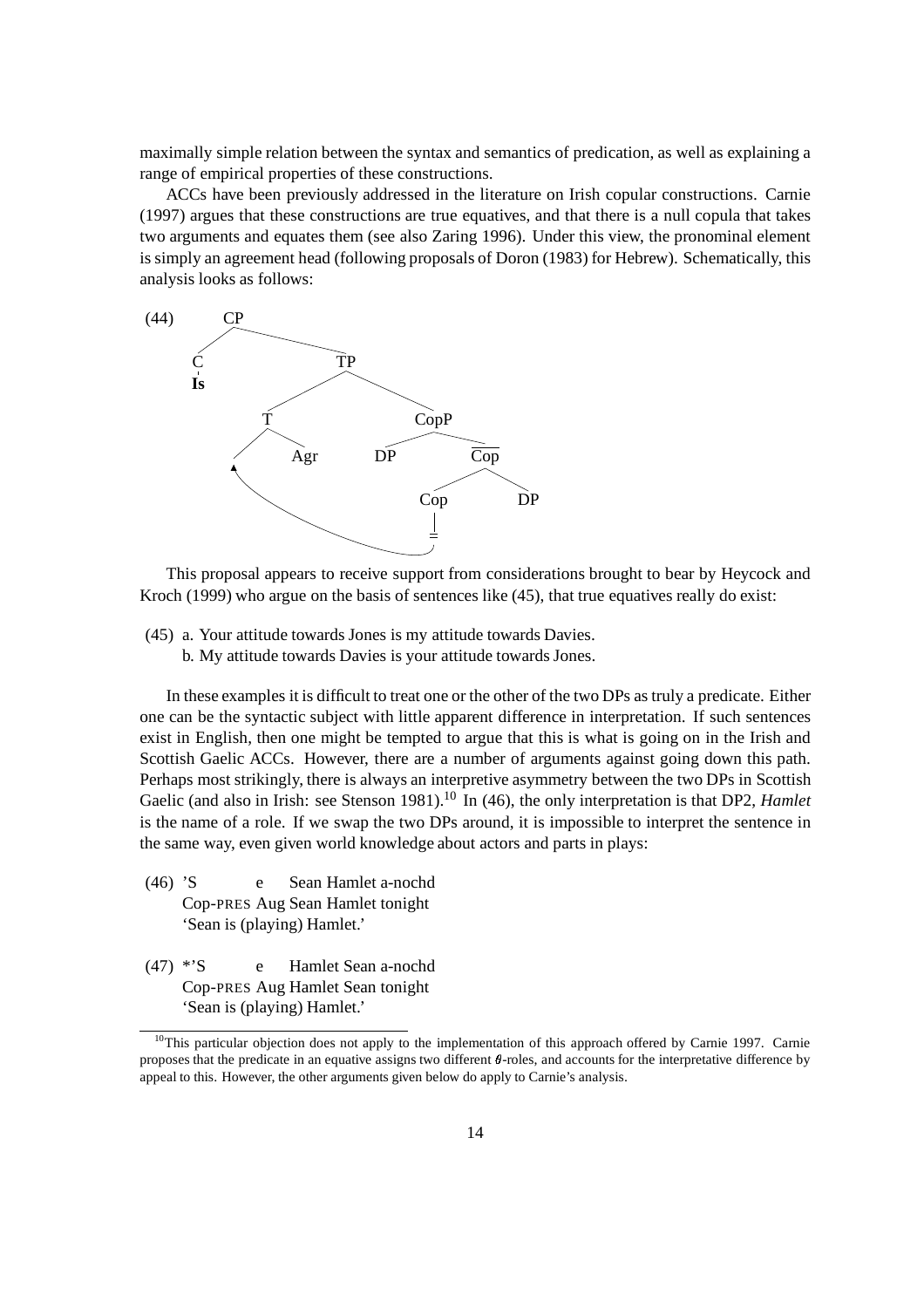We see here a contrast with what happens in other languages. Williams reports that the inverted sentences are fine in English (Williams 1983b), as does Pereltsvaig (2001) for Russian.

- (48) Sean is Hamlet tonight.
- (49) Hamlet is Sean tonight.
- (50) Vysotskij byl Gamlet Vysotsky-NOM was Hamlet-NOM 'Vysotsky is (playing) Hamlet.'
- (51) Gamlet byl Vysotskij Hamlet-NOM was Vysotsky-NOM 'Vysotsky is (playing) Hamlet.'

To further emphasise the point, an equality interpretation is simply not available in ACCs. This means that an example like (53) is not an appropriate translation of (52). The paraphrase in (54) must be used instead.

- (52) Cicero is Tully.
- $(53) * 'S e$  Cicero Tully Cop-PRES Aug Cicero Tully 'Cicero is identical to Tully.'
- (54) 'S e Cicero agus Tully an aon duine Cop-PRES Aug Cicero and Tully the same man. 'Cicero and Tully are the same person.'

Aside from the semantic asymmetry, there are a number of other difficulties with an equality predicate based approach to ACCs. Note that such an analysis makes these ACCs structurally identical to a true transitive verb construction, with the second DP in object position. Given this, one would expect that the first DP would behave just like the subject of a transitive verb, and the second just like an object. This expectation is not borne out in a number of ways.

Firstly, certain temporal and speaker-oriented adverbs are barred from appearing between the subject and object in a transitive sentence:

- (55) \* Chunnaic Mairi an uair sin Sean See-PAST Mairi then Sean 'Mary saw Sean then.'
- (56) \* Chunnaic Mairi gu fortanach Sean See-PAST Mairi fortunately Sean 'Mary fortunately saw Sean.'

However, these adverbs may appear between DP1 and DP2 in an ACC: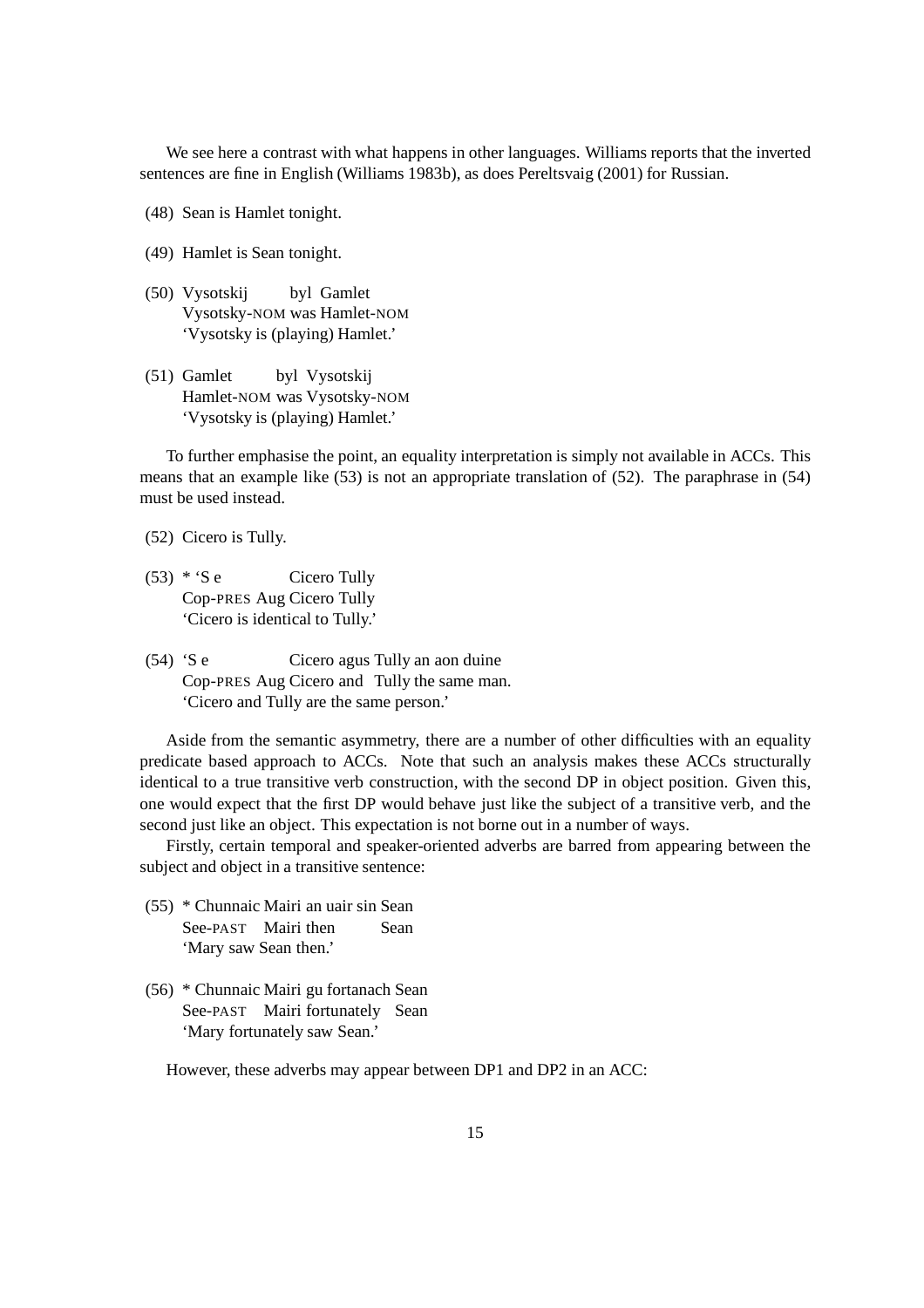- (57) 'B e Mairi an uair sin an tidsear Cop-PAST Aug Mairi then the teacher 'Mairi was the teacher then.'
- (58) 'S e Calum gu fortanach Hamlet a-nochd Cop Aug Calum fortunately Hamlet tonight 'Calum is fortunately (playing) Hamlet tonight.'

Secondly, either the subject or object of a transitive verb may be questioned or relativised upon:

- (59)  $C\hat{o}_i$  a chunnaic thu  $t_i$ ? Who saw you 'Who did you see?
- (60)  $C\delta_i$  a chunnaic t<sub>i</sub> Calum? Who saw Calum 'Who saw Calum?

However, speakers report that there are asymmetries in extraction from ACCs: DP1 is extractable, but DP2 is not: $^{11}$ 

- $(61)$  Cò an tidsear/Hamlet? Who the teacher/Hamlet Answer: 's e Calum (an tidsear)/(Hamlet)
- (62) ??Cò Calum? who Calum (seeking the answer: 'S e Calum an tidsear')

In addition, interpreting the augment as agreement raises problems of its own: in Scottish Gaelic, agreement is always in complementary distribution with overt DP arguments (see Hale and McCloskey 1984 for Irish and Adger 1996 for Gaelic); if the augment were an agreement marker, it would be the only agreement of its kind in the language.

The ACC then does look like a prima facie challenge for the strong claims made about the syntax and semantics of predicational structures in the introduction. It cannot be reduced to a transitive construction, and we have seen already that the Pred head in predicative constructions does not accept a DP complement.

We mention two further facts about ACCs that we believe any analysis of these structures should be able to account for. Firstly, no analysis assimilating ACCs to transitive clauses with agreement accounts for the generalisation that these structures have the property that the first DP after the augment is in presentational focus and receives the main sentence stress. An extremely natural way of answering a wh-question like (61) above is by using the appropriate ACC, with the new information occurring immediately after the augment. It is impossible to answer this question with the DPs the other way around:

<sup>&</sup>lt;sup>11</sup> Stenson (1981) reports that such asymmetries are also marked in Irish, although she does not give the same judgement as we report here. All that we wish to emphasis is that there is a contrast between the behaviour of the ACC and that of simple transitive clauses. The marked nature of these constructions appears to be dependent on their informational status, which, in section 4.4 we tie down to their syntax.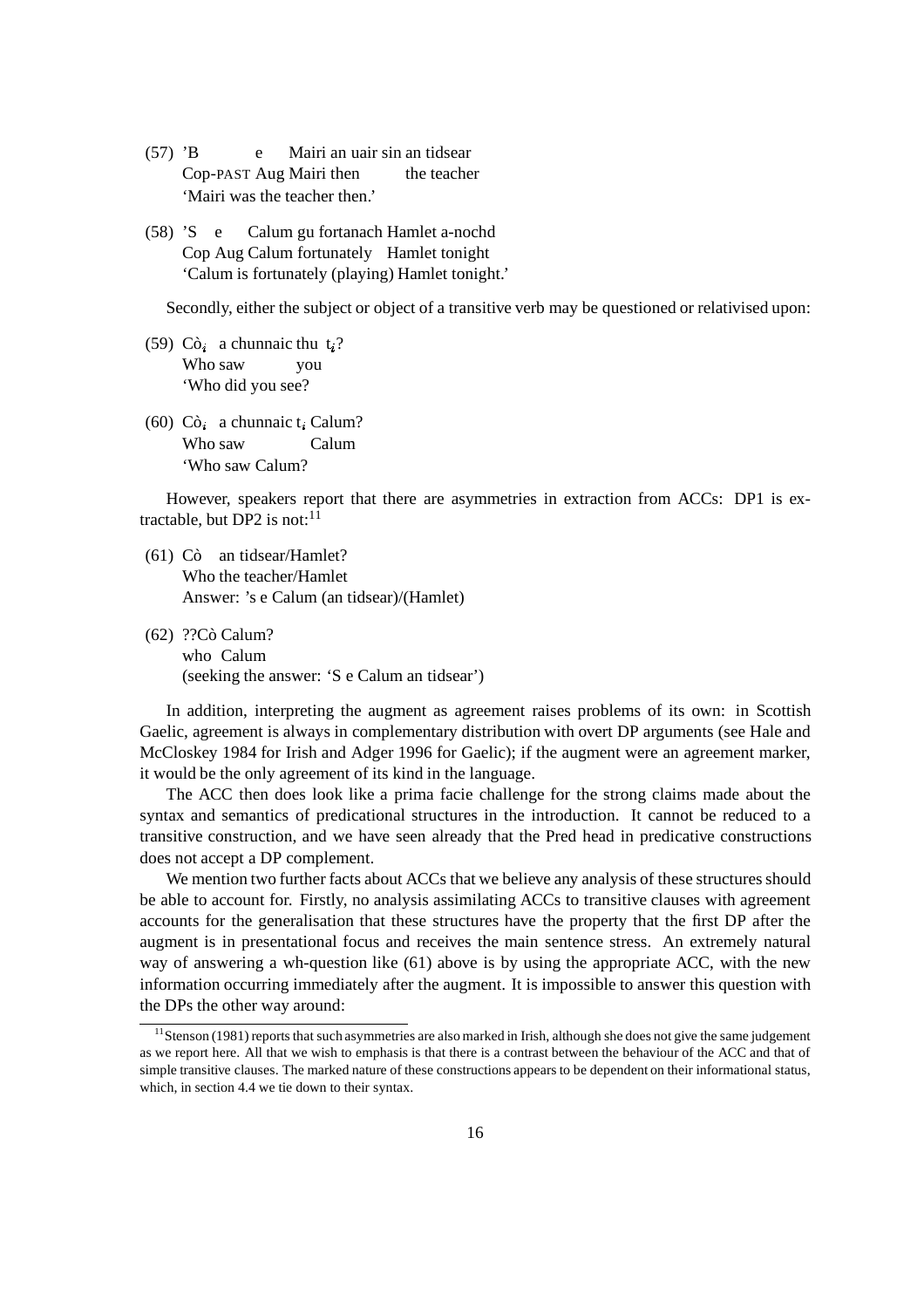$(63)$  Cò an tidsear? Who the teacher? Answer: 's e Calum an tidsear. Answer: \* 's e an tidsear Calum.

The focus properties of the ACC are especially striking considering that, in all other cases, nuclear stress always falls on the *rightmost* stressable element of the final phrase in the clause, unless some dislocation operation has taken place:

(64) Chunnaic Màiri SEAN See-PAST Mairi Sean 'Mary saw Sean.'

The second fact about ACCs is that they involve the same morphological material as ICCs. An analysis that treats the ACC as involving an equality predicate misses this generalisation.

In the next section, we will argue that, despite appearances, we do not need to allow a different structure for the kind of predication that involves two DPs. We will analyse ACCs as a subtype of ICCs, involving the copula. We will argue that the augment is the predicate in these constructions, and that it inverts with the subject in the same way that other predicates in copular clauses do. The difference between ACCs and ICCs is not really the augment, it israther the presence of an extra DP that is semantically linked to the augment, in much the same way as DPs are linked to argumental pronouns in pronominal argument languages (see Jelinek 1984) or in dislocation constructions.

## **4 Analysis of ACCs**

At thisstage, it is clear that definite DPs give rise to serious deviationsfrom the normal predicational structures found in this language. We will argue that the special status of these DPs derives from their semantics, and moreover that the semantics of nominal projections is correlated with their syntactic status within an articulated DP projection (Zamparelli 2000, Longobardi 1994). Firstly, we lay out our assumptions concerning the number and type of projections found within the DP, assumptions based on Zamparelli (2000). Then, we analyse the different types of nominal projection found in Scottish Gaelic and demonstrate the way in which pronouns, proper names, and common nouns pattern together to the exclusion of definite DPs. We use these results together with the semantics of the copula given in section 3.1 to motivate the existence of a particular kind of predicate in copular constructions which is formally a pronoun.<sup>12</sup> Finally, we show how the analysis of ACCs as involving a pronominal predicate related to a right-adjoined nominal phrase accounts for all the syntactic, semantic and discourse related properties of the construction and allows us to maintain the idea that there is only one underlying predicational structure in the language.

## **4.1 The Semantics of DPs**

We follow Zamparelli (2000) in decomposing the DP into different layers of functional projection. Zamparelli argues on the basis of a wide range of data from English and Italian, that (i) three distinct semantic types can be distinguished within nominal projections, and (ii) these semantic

 $12$ Note that by pronominal predicate here, we refer not to pro-forms for APs or VPs, but rather to items that are formally pronominals but occur in predicate positions.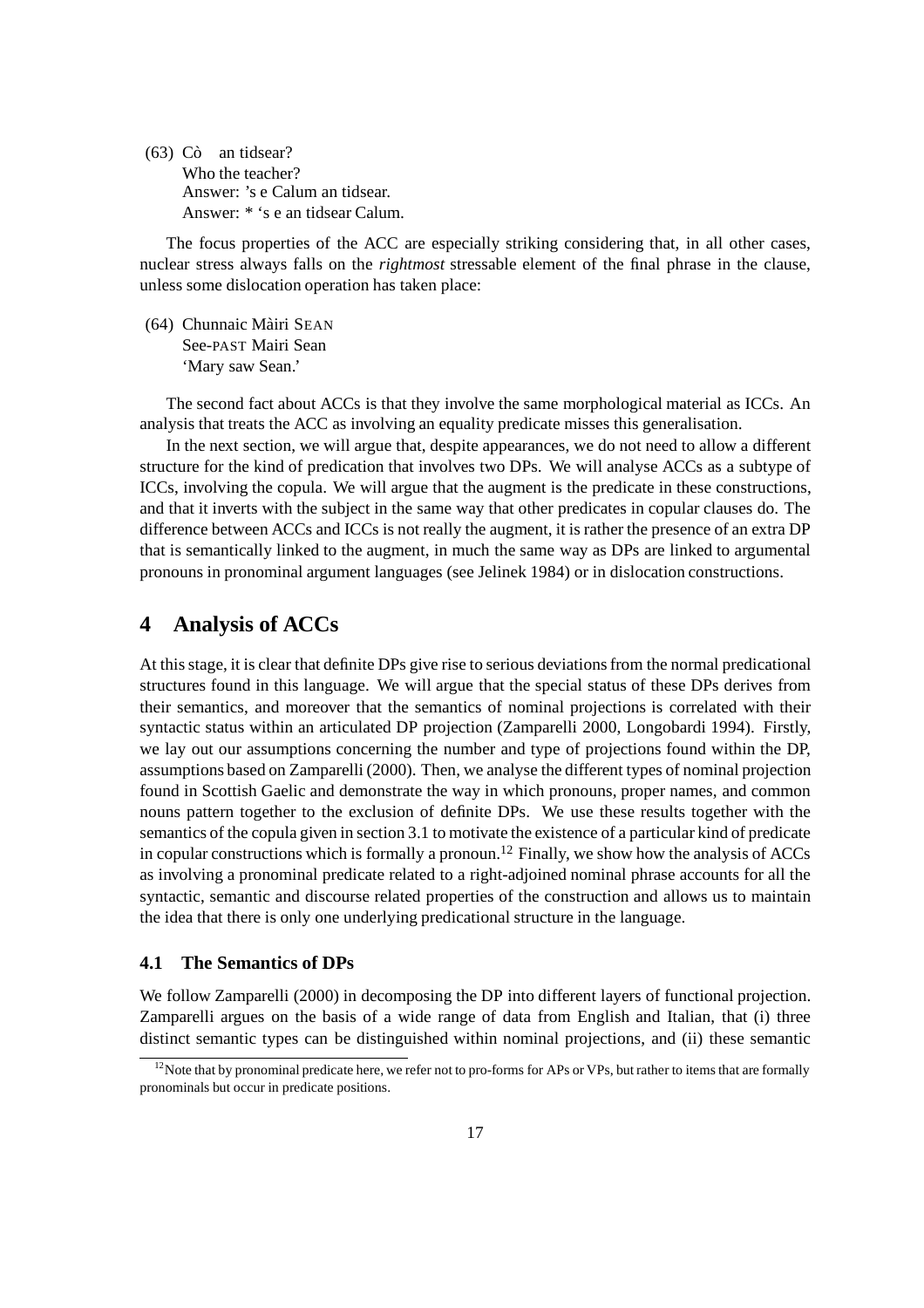types correlate with distributional and morphological facts to motivate a straightforward one-toone mapping between syntactic projection and the semantics. These levels of projection and their semantic correspondences are shown below in (65).



According to Zamparelli, the only truly referential part of the nominal projection is the element heading the *Strong Determiner Phrase* (SDP) position. At this level the DP is of semantic type e.<sup>13</sup> The PD projection is the site of numerals and of certain types of adjectives, it is a *Predicative Determiner Phrase* of type  $\langle e, t \rangle$ . The KIP, the *Kind Determiner Phrase*, is the phrase that denotes an atomic property, or a kind (related to the nominalised properties of Chierchia 1984). We have already appealed to such a semantic type in our discussion of the semantics of the defective copula. There, we proposed that the defective copula *is/bu* takes an atomic property of type  $\pi$  as its argument and predicates this property of its subject.

Thus, Zamparelli argues for the following correspondences between projections in nominal phrases and their syntactic/semantic distribution:

- SDPs are referential, and only they can appear in argument positions '**The dog** is barking.'
- PDPs are predicative and can appear in certain contexts that host, for example, APs 'Fido is **a dog**.'
- KIPs represent pure properties, and can appear, for example, as the complement of the 'kind of' construction in English. 'This is a friendly kind of **dog**.'

We adopt this basic proposal, that there are layers of projection within the nominal phrase, and that these layers correspond to distinct semantic types in a one-to-one fashion. This framework clearly fits in well with the general perspective on the syntax semantics interface that we are defending. We will show that, for Scottish Gaelic, at least two of these levels can be independently motivated: the referential SDP level, and the property-denoting or KIP level.<sup>14</sup>

 $13$ Zamparelli assumes, in addition, that all quantified phrases raise at LF, leaving behind a variable of type e. We will not be concerned with quantified NPs in this paper.

<sup>&</sup>lt;sup>14</sup>We will not make use of Zamparelli's PDP projection in what follows. In our analysis, nominal phrases have only two distinct semantic types: property-denoting or individual denoting. The PDP layer, if it exists in Scottish Gaelic, appears to be syntactically and semantically inactive and we have been unable to identify any empirical effects, and do not wish to implicate PDP in the analysis of numerals and adjectives in this language at least. However, the analysis we will develop is, with minimal elaboration, broadly compatible with the existence of such a projection should it be necessary. If it truly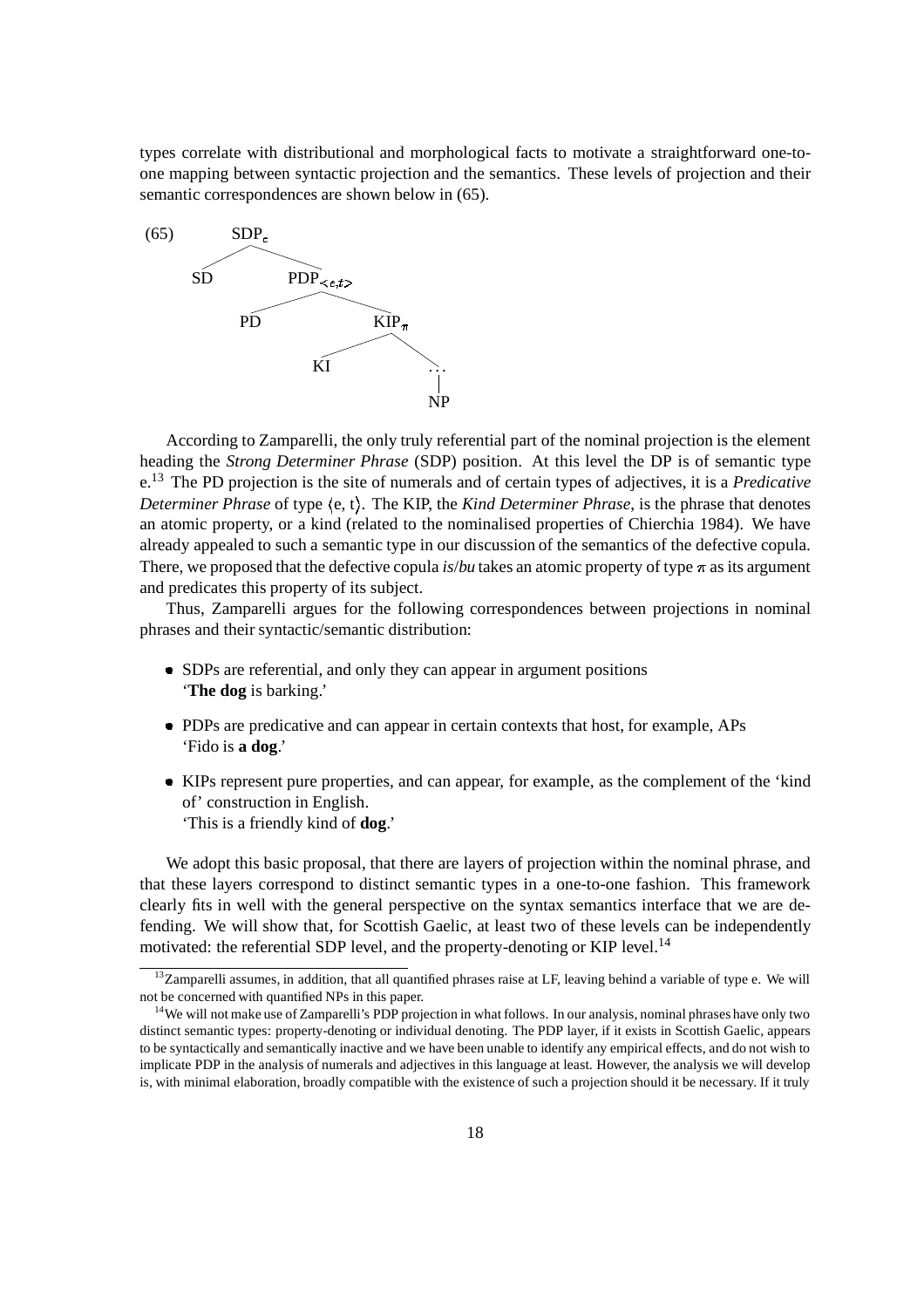The semantics associated with SDP and PDP are familiar enough. KIP denotes an atomic property as follows<sup>15</sup>:

## $(66)$  [KIP] = [ $\iota \pi$ ; where  $\pi$  is the relevant distinguishing property associated with dog]

Other approaches are compatible with what we will say below, as long as the KIP denotes some kind of an atomic type associated with spatio-temporarily undifferentiated properties (see Carlson 1977, Chierchia 1984 for different approaches).

Within Zamparelli's system, there are a number of different ways in which the referential level of projection (the SDP) can be instantiated in natural languages. Firstly, languages may come equipped with lexical determiners that are of category SD. It can also be argued that some pronouns, for example, clitic pronouns in Italian, are base generated in SD (see Cardinaletti 1993 for a proposal along these lines). Secondly, some Ns can bear a feature that allows them to raise from the lowest position to fill the SD slot of the extended projection. This is plausibly the case with proper names and some pronouns (see Longobardi 1994). A third possibility is the insertion of an expletive determiner in the SD position, if one exists in the lexical inventory of the language.<sup>16</sup> In the case of common nouns, a null expletive head can be generated to create SDPs when found in argument position. In general within this framework, null expletive SD heads need to be bound by anaphoric reference or default existential closure to be semantically well-formed (see Zamparelli 2000: section 4.4).

Within this overall framework, we will argue that Scottish Gaelic nominals come in two varieties: SDP and KIP. Crucially, we will show that pronominal elements may be bare KIPs in positions where they are not arguments. This will open up the way to an analysis of ACCs.

#### **4.2 Nominal Projections in Scottish Gaelic**

In comparing Scottish Gaelic nominal phrases with their English counterparts, the most obvious difference is that Scottish Gaelic possesses an overt definite determiner (67), but no indefinite one (68).

(67) an tidsear - 'the teacher'

(68) tidsear - 'a teacher'

The form in (67) is obligatorily definite, and as we have seen, may never appear as the complement of Pred in SACs (unlike nominal phrases headed by *the* in English in analogous contexts). Such DPs are also ill-formed as the complement of the copular Pred head *is* in ICCs (70).

turns out to be the case that PDP is always inactive in Scottish Gaelic, then this raises interesting questions about the limits of syntactic and semantic variation language allows. In our system, the projection that is interpreted as being of type  $\langle e,t\rangle$  is PredP, and it can select for any projection that is property denoting, regardless of its syntactic category. It is not, then, part of the extended projection of DP that Zamparelli argues for.

<sup>&</sup>lt;sup>15</sup>We assume that the relationship between the KI syntactic head and the nominal root is analogous to the structures proposed by Marantz (1997) and Borer (2002), who argue that lexical roots are mere encyclopedic concepts devoid of syntactic properties. Here the KI head that constructs the syntactic and semantic properties of KIP is equivalent to their notion of a category-forming head.

<sup>&</sup>lt;sup>16</sup>Zamparelli argues that some dialects of Italian possess such null expletive determiners for proper names, as opposed to others which raise proper names to SD.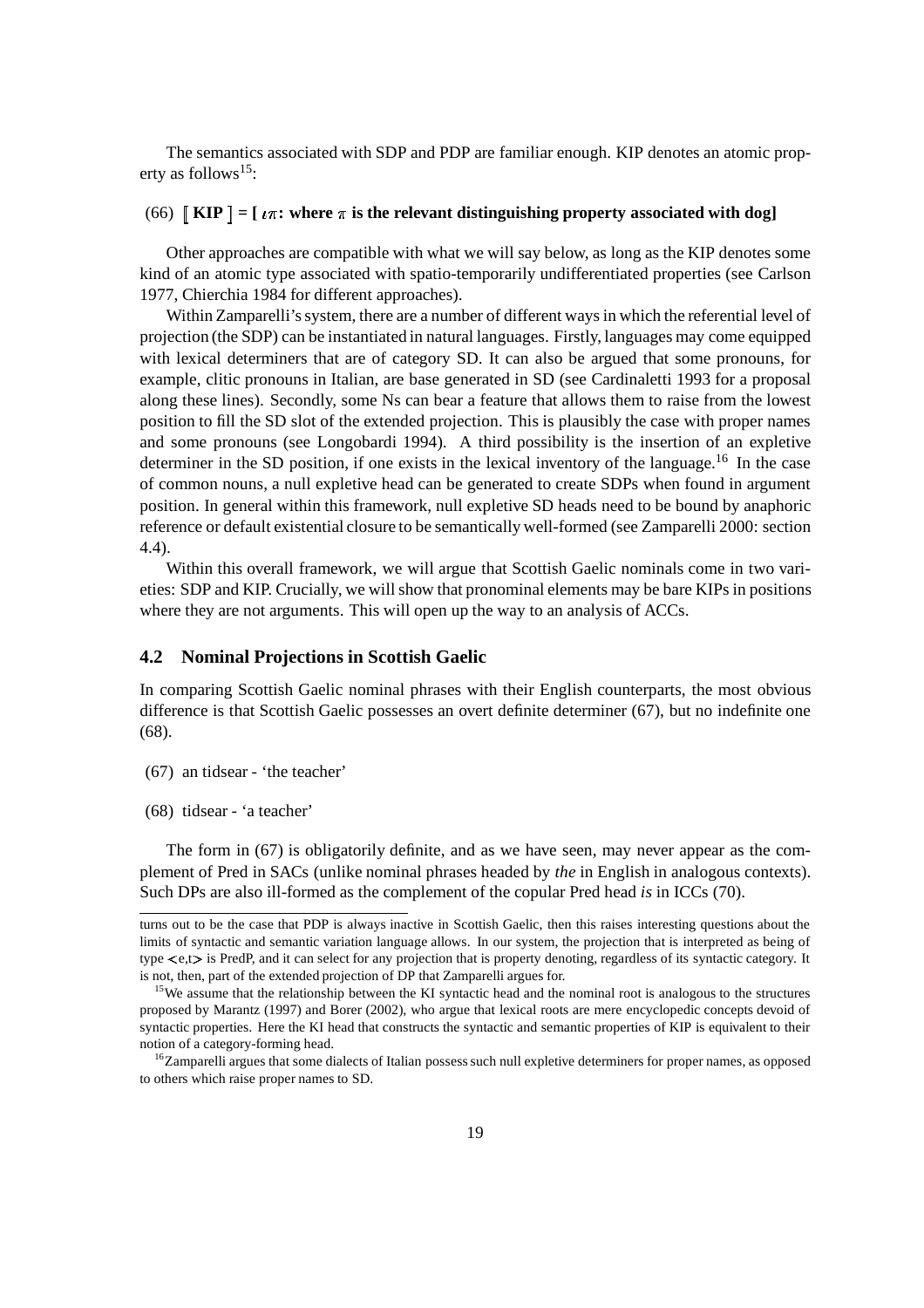- (69) \*Tha Calum an tidsear. Be-PRES Calum the teacher
- (70) \*Is an tidsear Calum. Cop-PRES the tidsear Calum

From this evidence, we infer that Scottish Gaelic definite determiners are base generated in SD, and that DPs headed by such determiners are obligatorily SDP and can only appear in nonpredicative positions. In particular, they can never denote properties and therefore never appear as the complement to Pred.

Bare determinerless nominals in SACs can have the meaning of either a nonspecific indefinite (71), or a specific indefinite (72):

- (71) Tha mi a'lorg tidsear. Be-PRES I seeking a teacher 'I am looking for a teacher.'
- (72) Bha tidsear ann an seo a-raoir. Be-PAST a teacher in here last night 'There was a teacher in here last night.'

On the assumption that the SD layer is required to provide an individual variable to be bound by existential closure in SACs, this indicates that determinerless nouns in Scottish Gaelic can also project to full SDP level when in an argument position. In general then, nominals may project the SDP layer in argument positions. Nominals with overt determiners are obligatorily SD by virtue of the category of the determiner, while bare nominals project to SD by virtue of the fact they are in argument positions.

We implement this observation by adopting Zamparelli's idea that certain DPs may contain expletive determiners in SD. Bare NPs in argument position contain an SD layer with an expletive determiner. The projection of SD in argument positions can be forced by assuming that SD is the locus of Case features in the language. Since argument positions are case checking positions, DPs in such positions have to project to SD. Recall that the ability of the bare noun to get an existential interpretation (whether specific or not) is dependent on the existence of an eventuality variable in the representation. The binding of the individual variable introduced by the null expletive SD head in these casesis achieved via existential closure triggered by the existence of an eventuality variable. Recall also that in constructions lacking an eventuality variable (specifically, the ICC), bare nouns are impossible as existentially interpreted subjects of predication, due to the lack of an appropriate binder that semantically identifies the variable supplied by the SD head.

In addition to its use as an argument, the bare noun can also appear as the predicate in the SAC (73) and in these circumstances the particle *ann* inflected with  $\phi$ -features appears. We showed in section 2.2 that whereas adjectives and prepositions could provide an event variable for the null Pred head to bind, an expletive prepositional head is required with nominals, since nominals lack an eventuality variable of their own. This expletive prepositional head appears as *na* in (73).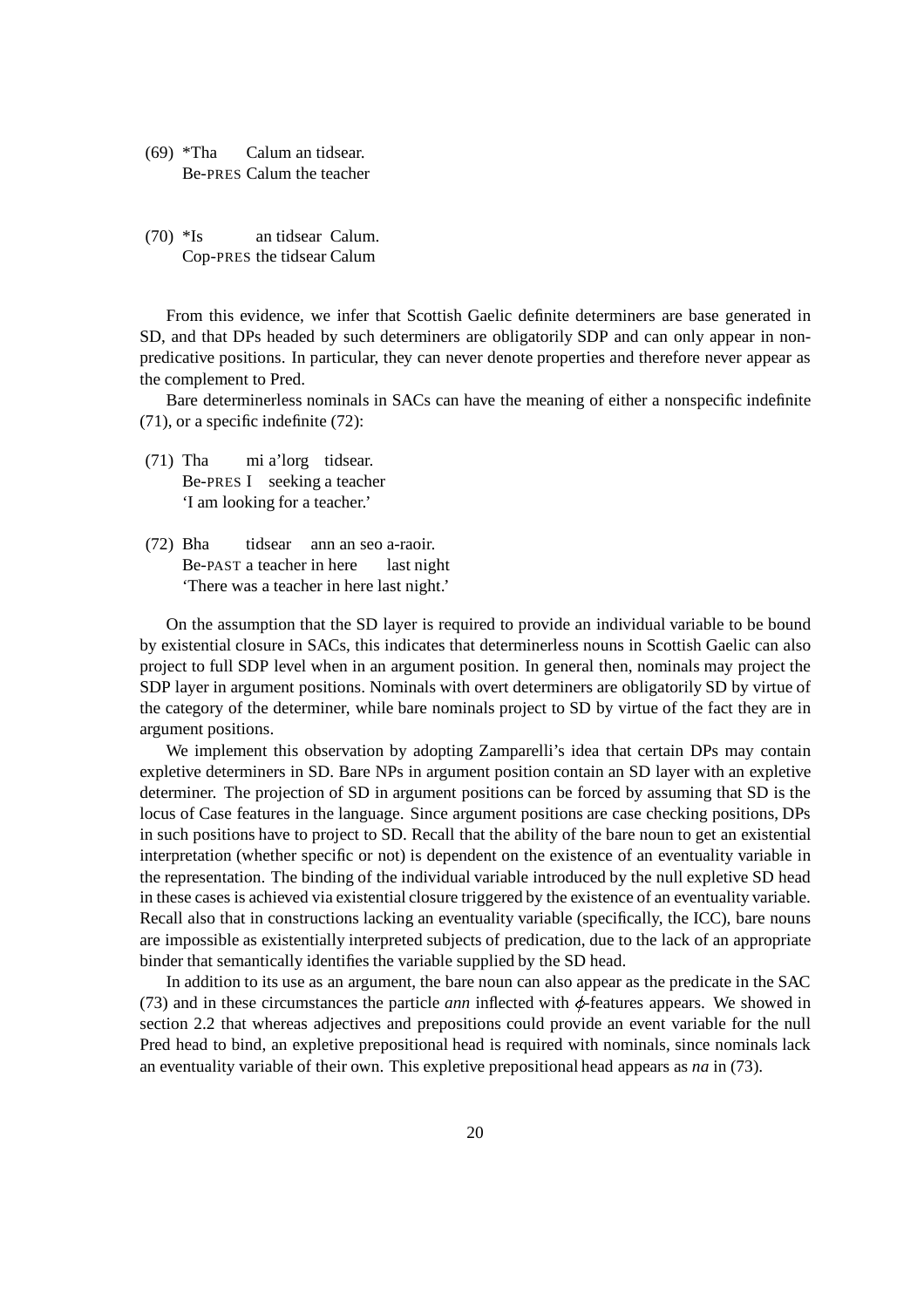(73) Tha Calum 'na thidsear. Be-PRES Calum in-3MS teacher 'Calum is a teacher.'

We assume, then, that bare nouns are KIPs where the function of the KI head is to turn the lexical concept expressed by the root into a property. In (73), the expletive P is essentially an aspectual head combining with a bare KIP and adding an eventuality variable into the representation. Since it is aspectual, this P does not check case, and so no expletive SD is generated.

Bare KIPs may also appear as the complement of the defective copular Pred head in the ICC (74), where they are again Caseless. We argued in section 3.1 that the Pred head in an ICC does not contain an event variable but rather predicates the atomic property directly of its subject, leading to an interpretation analogous to the individual level predication of Kratzer 1995:

(74) Is tidsear Calum. Cop-PRES teacher Calum 'Calum is a teacher (by vocation).'

We will assume that APs and PPs also combine with the KI head in ICC constructions, and that this combination is lexically restricted, accounting for the differential productivity of these categories. The KI head nominalises the eventuality-bearing predicate expressed by the AP or PP thereby binding off the eventuality variable. As mentioned in section 3.1 there is independent evidence for the idea that APs and PPs are nominalised in ICCs.

In summary, then, nominal projections in Scottish Gaelic are either SDPs, in which case they may appear in argumental positions, or they are KIPs, in which case they occur as the complement of a Pred head.

The next main categories of nominal we need to examine are proper names and pronouns. Once again there is cross-linguistic variation in how these elements are syntactically represented. There are at least three waysin which pronouns and/or proper names can give rise to SDPs in Zamparelli's sense: (i) they could be base generated in SD (as in the case of Romance clitic pronouns); (ii) they could possess a null expletive determiner (as in some varieties of Italian) or (iii) they could raise from the base position to the SD functional head. If (i) were the case, we would expect pronouns and proper names to pattern with DPs headed by overt determiners in Scottish Gaelic in not appearing as the complement of a Pred head. However, if either (ii) or (iii) isthe case in Scottish Gaelic, then we would expect that they would pattern with bare nounsin allowing the less articulated property-denoting projection,side by side with the full referential projection of SDP. SDP would be obligatorily projected in positions where the pronouns check Case, while KIP projections would be licensed elsewhere.

We show that the evidence is that pronouns and proper names do not pattern with the full determiner nominals of the type shown in (67). In what follows, we will concentrate on the analysis of pronouns, since they will be crucial to our analysis of the augment in ACCs, but we will also make passing reference to the facts concerning proper names as well.

## **4.3 Pronominal Predicates**

There is interesting evidence that pronouns in Scottish Gaelic are not generated directly in SD. This evidence comes from a peculiar agreement marking on prepositions(see Adger 2000 for fuller discussion of the contexts for prepositional inflection).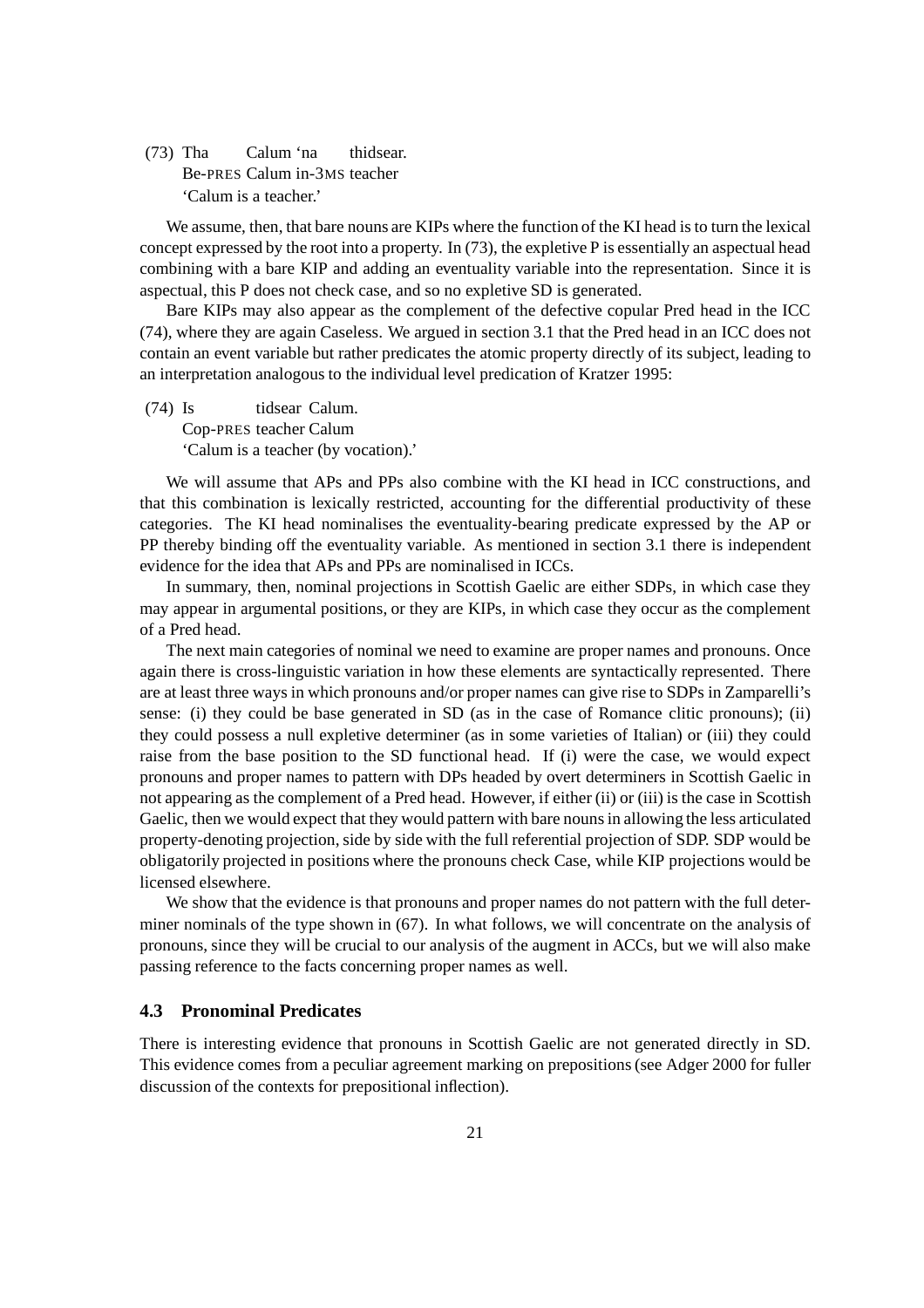Consider the following paradigm. In Scottish Gaelic, prepositions change form depending on whether the DP following them contains an overt determiner. Thus, in (75) we see a preposition *ri*, 'with' in its plain form; while (76) shows what we will call its *D-agreeing* form *ris* when it occurs with a determiner headed nominal.

- (75) ri tidsear with-INDEF. tidsear 'with a teacher'
- (76) ris an tidsear with-DEF. the teacher 'with the teacher'
- (77) ris na tidsearan with-DEF. the-PL teachers 'with the teachers'
- (78) \*ri an tidsear with-DEF. the teacher 'with the teacher'

The same agreement appears on prepositions with the determiner *gach*, 'each/every':

- (79) ris gach tidsear with-DEF. the teacher 'with each teacher'
- (80) \*ri gach tidsear with-DEF. the teacher 'with the teacher'

D-agreement does not occur with bare nouns (75), or with nouns that have adjectival quantifiers or numerals:

- $(81)$  ri/\*ris mòran tidsearan with-DEF. many teachers 'with many teachers'
- $(82)$  ri/\*ris trì tidsearan with-DEF. three teachers 'with three teachers'

We will not develop an analysis of this construction here (see Adger 2000), but will simply appeal to the generalisation that D-agreement appears on the preposition when there is an overt element in SD. Under the analysis developed in section 4.2, bare NPs contain a null expletive determiner in SD, and so do not trigger D-agreement.

With pronouns, the parallel cannot be made in its most straightforward form, since pronominal objects of prepositions in PPs always appear as *pro* with agreement appearing on the preposition (83).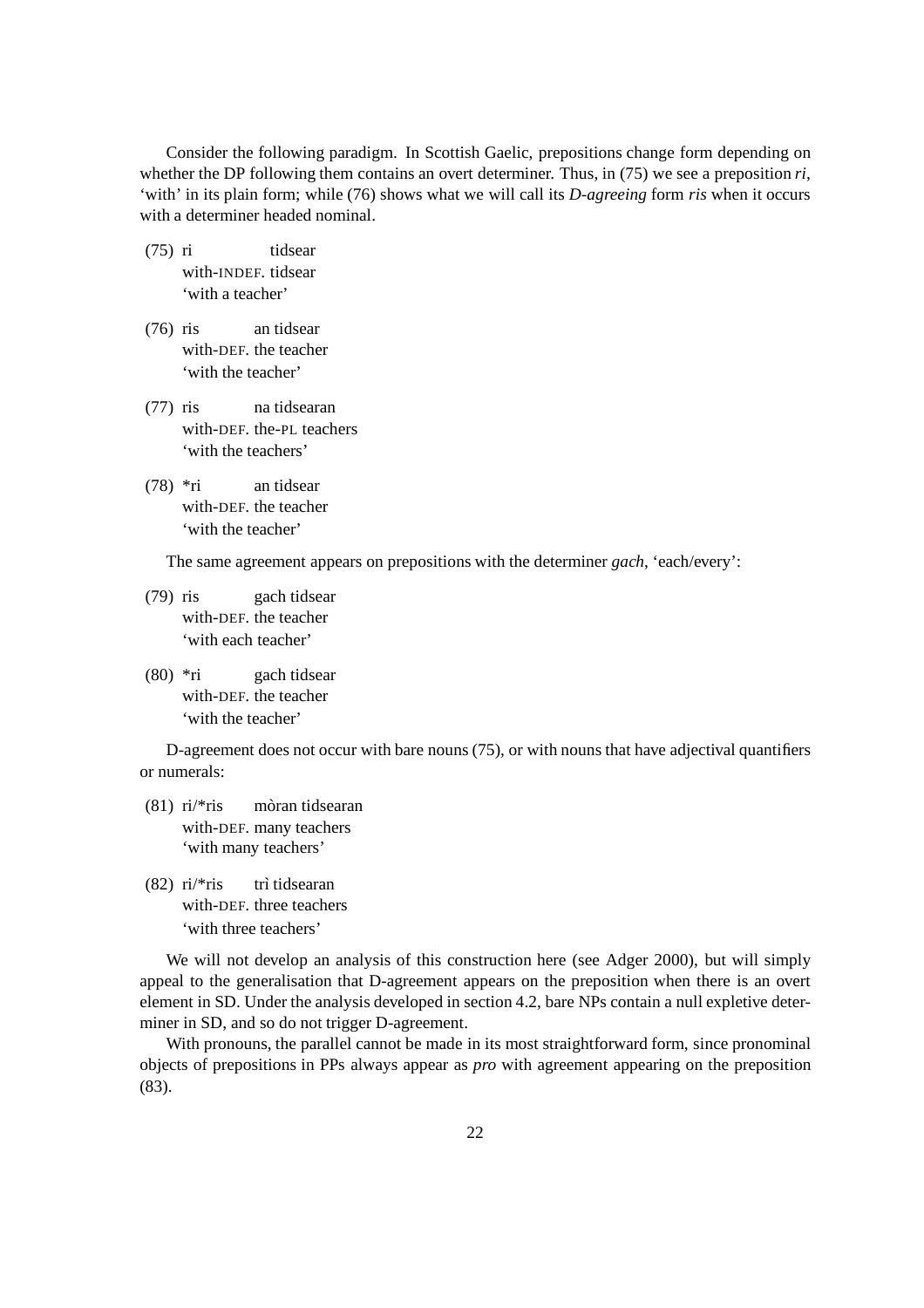```
(83) rium
with-1SG 'pro'
'with me'
```
(84) rithe with-3FSG 'pro' 'with her'

The presence of  $\phi$ -features on the preposition means that it is impossible to determine whether the following *pro* is triggering D-agreement. However, there is another context where D-agreement shows up, and where the nominal is not the actual complement of the preposition. The contexts in question concern sentences that contain what lookslike the equivalent of exceptionally case marked subjects. Consider (85) below, where the preposition *ri* selects a whole clausal complement, and appears in its *ris* form with the determiner-headed nominal in subject position of the non-finite clause. See Adger 2000 for motivation for this structure:

(85) Dh'fheuch mi ris [an leabhar a leughadh]. try-PAST I with-DEF [the book to read] 'I tried to read the book.'

Crucially, when the subject of the nonfinite clause is a bare nominal, the preposition *ri* reverts to its bare form (86).

(86) Dh'fheuch mi ri [leabhar a leughadh]. try-PAST I with-INDEF. [book to read] 'I tried to read a book.'

The interesting case for us is what happens when the subject of the nonfinite clause is a pronoun: it turns out that the preposition retains its bare form  $(87)$ .<sup>17</sup>

(87) Dh'fheuch mi ri [esan a bhualadh]. try-PAST I with-INDEF. [he-EMPH to hit] 'I tried to hit HIM.'

All of these nominals are SDPs since they appear in argument positions. However, since pronounsin Scottish Gaelic do not trigger a change in prepositionalform, they are not base generated in SD nor do they obligatorily raise there, unlike clitic pronouns in Romance. This eliminates options (i) and (iii), set out at the end of section 4.2 and suggests an analysis where pronouns occurring in argument positions are SDPs by virtue of a null expletive determiner.<sup>18</sup> This predicts that in contexts where Case is not checked, it should be possible to find pronouns in KIP, with a property denotation. The relevant context is of course the complement position of Pred. This prediction is confirmed: pronouns are well-formed in the complement position of the copular Pred head, as the examples in  $(88)$  and  $(89)$  attest.<sup>19</sup>

<sup>&</sup>lt;sup>17</sup>We use the emphatic form of the pronoun here, because the non-emphatic pronoun is obligatorily realised as *pro* in this position.

 $18$ <sup>The</sup> data from proper names is exactly the same as for pronouns here: no D-agreement is triggered either in the simple PP cases or in the nonfinite clause cases.

 $19$ Proper names, on the other hand are never good in this position in Scottish Gaelic. This is not surprising, given the highly restricted set of lexical items that can be selected by the copula in the modern language.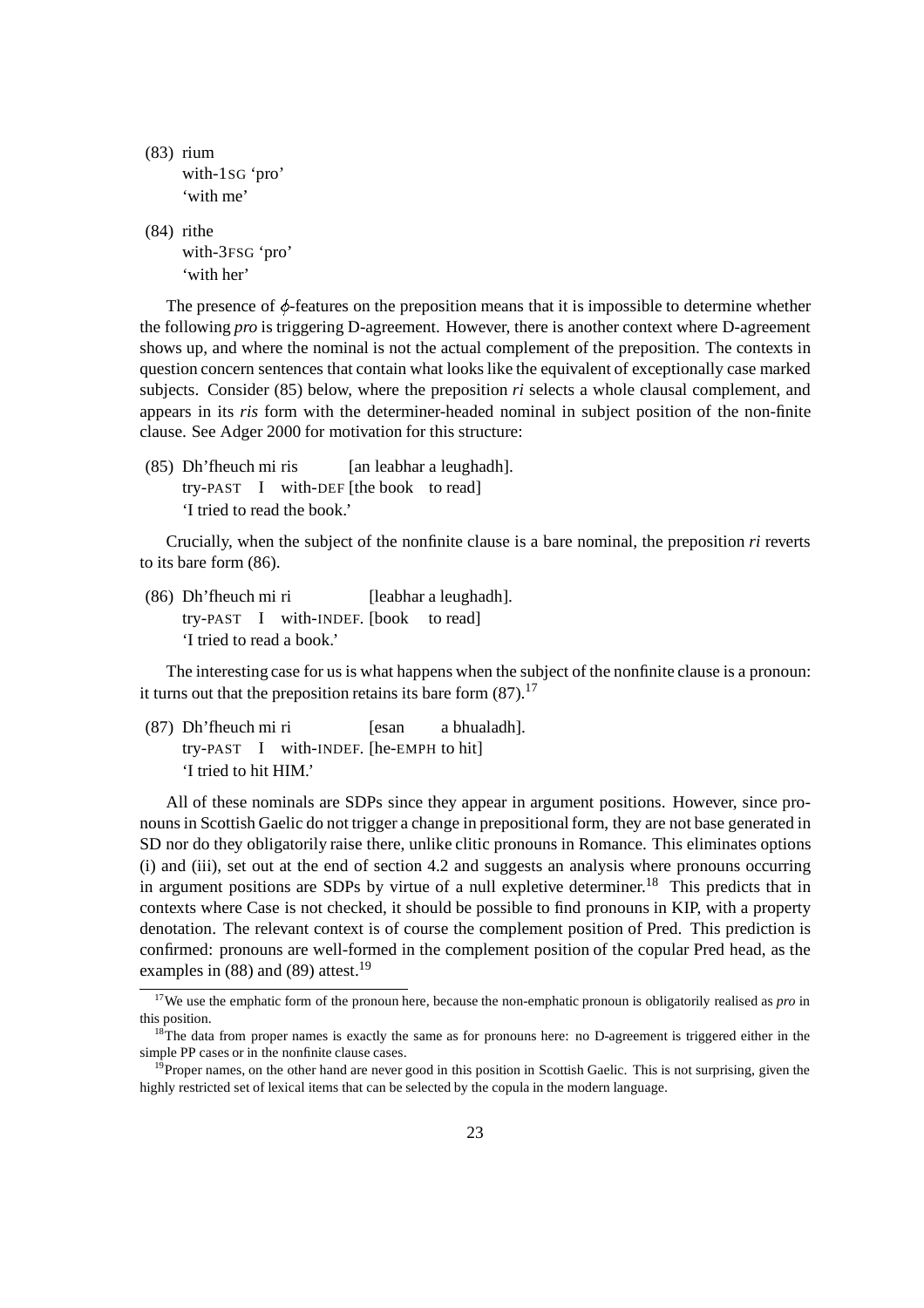- (88) Is mise Catriona. Cop-PRES me Catriona 'I am Catriona.'
- (89) Is iadsan na h-oileanaich. Cop-PRES they the students 'They are the students.'

On the other hand, pronouns cannot appear as the complement of the null Pred head found in *bith* clauses, as we saw in section 2.2. We repeat the example here:

(90) \*Tha Calum mise. Be-PRES Calum mise '??Calum is me.'

However, this is straightforwardly accounted by the fact that pronouns are implausible eventuality predicates; interpretations constructed by combining a pronoun with an eventuality variable are pragmatically ill-formed. Interestingly, it is marginally possible to force proper names to appear in an SAC in special contexts, where a spatio-temporally bound interpretation is forced, such as the following:

(91) Tha e na Einstein an diugh. Cop-PRES he in-his Einsten today 'He's being an Einstein today.'

This contrasts sharply with the ungrammatical cases with SDPs we saw in (2.2), where it is not even clear to native speakers how to do the appropriate morphology.

To summarise, the morphology and distribution of pronouns in this language is consistent with them allowing both KIP and SDP syntax, showing that they are not generated in SD. Assuming that pronominals are really functional categories, it followsthat they are simply KIPs in Scottish Gaelic. The particular interpretation we associated with KIPs in section 4.1 can be straightforwardly carried over to pronouns, with the caveat that there is no root category for the KIP to attach to. We suggest the following interpretation for pronouns:

## (92)  $\left[ \text{ KIP} \right] = \left[ \text{ } \iota \pi \text{ : where } \pi \text{ is the relevant distinguishing property associated with } x \right]$

where the interpretation of x is filled in by the context, and constrained by the grammatical features of the pronoun. Given the interpretation of the defective copula that we motivated in section 3.1, an example like (89) has a paraphrase like that in (93):

(93) 'The relevant distinguishing property associated with a plurality (of some contextually given individuals)' *holds of* 'the students'

In this particular case, the relevant distinguishing property might be identified via deixis, or anaphora, depending on the context of the utterance.

In the next section, we exploit this set of ideas about simple copular clauses to provide a natural (but to our knowledge novel) analysis of the Augmented Copular Construction.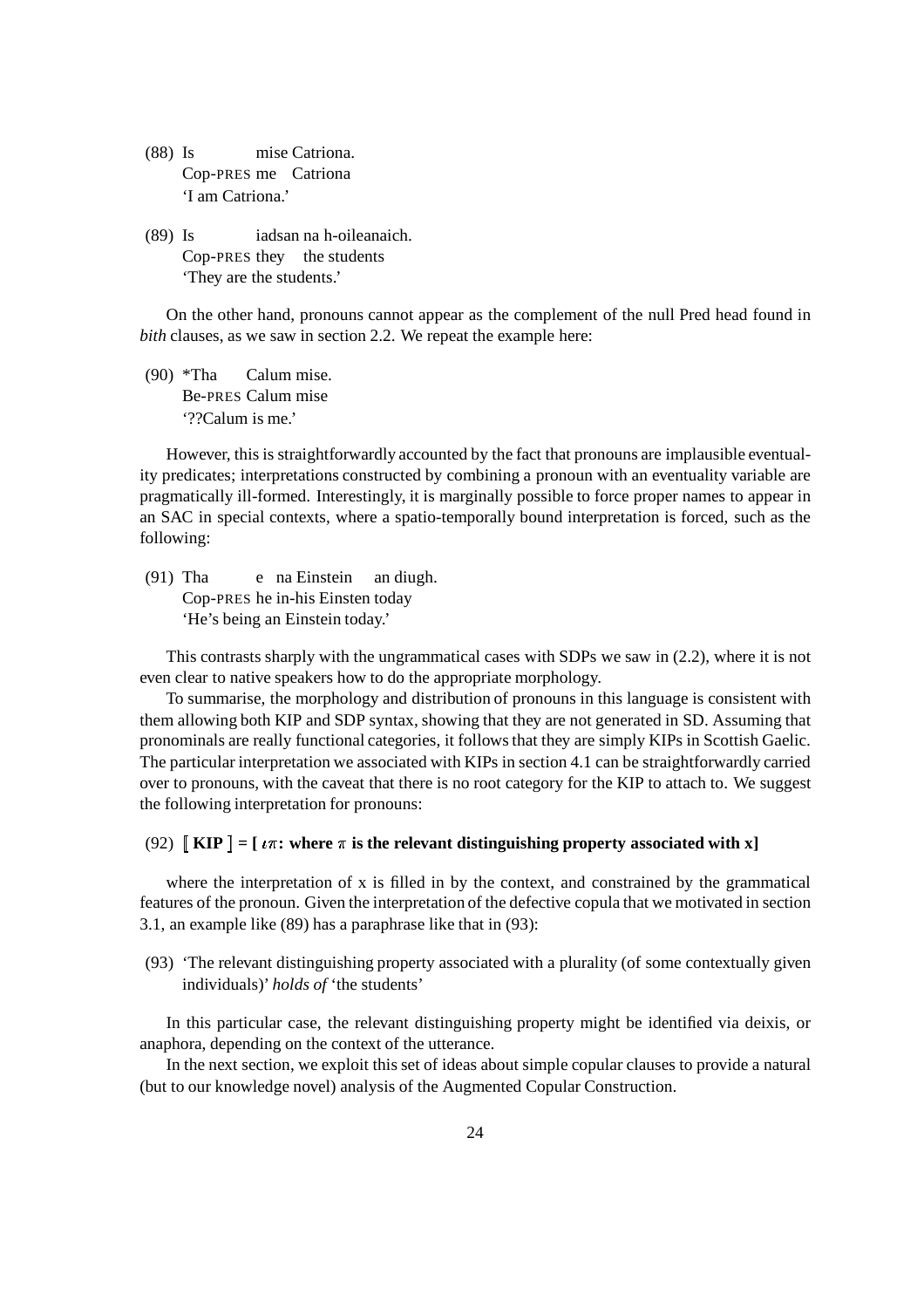#### **4.4 The Syntax and Semantics of ACCs**

Recall the analysis we developed for ICCs in section 3.1. The idea was that the defective copula headed PredP, and combined with a property denoting element. We gave the following basic semantics to the copula:

 $(94)$   $\mathbf{is}$   $\mathbf{a} = \lambda \pi \lambda \mathbf{x}$ [holds( $\pi$ , x)]

In order to satisfy the EPP property of T, the copula raises and pied-pipesits complement, ending up in the specifier of TP. This means that an example like (95) has a structure like that in (96):

(95) Is tidsear Calum Cop-PRES teacher Calum 'Calum is a teacher (by nature or vocation).'



The bare nominal here is a KIP, is the complement of the copula, and raises with it to the specifier of TP.

Now recall that we have shown that pronouns may be KIPs with a KIP interpretation. Our expectation is that pronominals may also occur as complements to the defective copula, and we saw cases of this in section 4.3. If we take an unmarked, third person masculine pronoun, we predict the following well-formed structure (Moro (1997) gives arguments for a similar surface structure in comparable English constructions):



This derivation, under the assumptions we have defended so far, predicts the well-formedness of (98), with the interpretation in (99):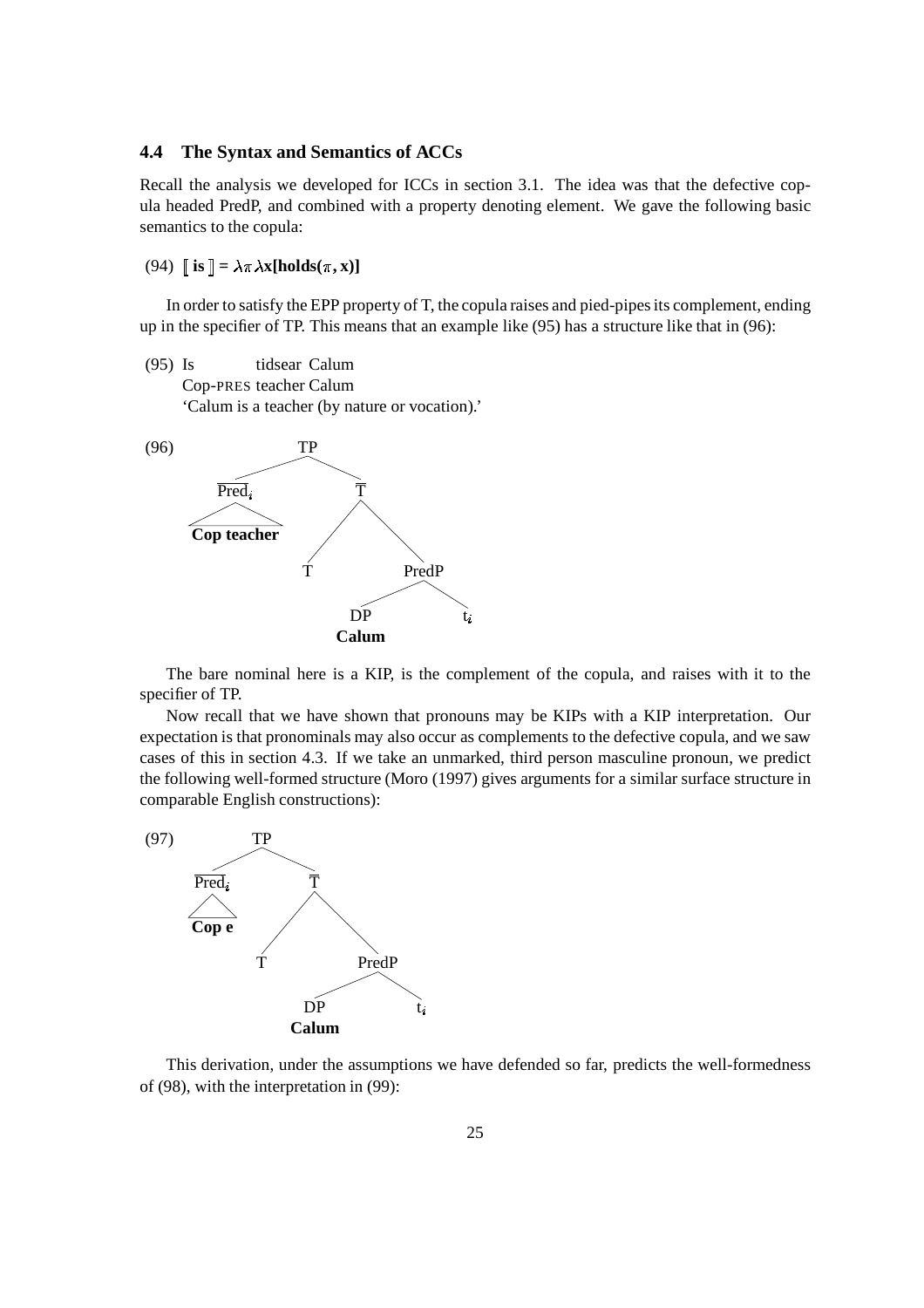- (98) 'S e Calum. Cop-PRES Aug Calum 'It's Calum.'
- (99) 'The relevant distinguishing property associated with some conextually salient individual' *holds of* 'Calum'.

In fact such sentences are perfectly well formed, and are used as answers to wh-questions, or as exclamations to introduce someone after some event has taken place (such as someone knocking at the door). Clearly the interpretation given in (98) is exactly correct for these situations. In whquestions, the relevant distinguishing property is that given by the stated content of the question, while in the exclamation case it is supplied directly by the context.

This particular result immediately offers us a way of understanding ACCs: the augment is no more than a pronominal generated in the complement of Pred, with exactly the interpretation of a KIP pronoun. The DP that appears immediately after the augment is simply the subject of the construction, while the second DP is right adjoined. The right adjoined DP's function is to explicitly identify the 'contextually given individual' in the semantics of the pronominal augment with overt linguistic material.

The way that this identification takes place is via a purely semantic operation, similar to that proposed in the E-type pronoun analysis of anaphora (Evans 1980). The semantic value of a pronoun is replaced by a definite description. In the particular case at hand, the adjoined SDP provides a definite description for the interpretation of the variable in the semantic representation of the pronominal predicate; it does so without reference to any syntactic agreement or coindexing information. See (100) in Spanish (and its English translation) for a situation where the subject pronoun and the coreferential left-adjoined phrase are mismatched in person features.<sup>20</sup>

(100) Las mujeres estamos contentas. The women 'pro'-1PL/F be-1PL happy 'We, the women are happy.'

The relationship between the "E-type" pronominal predicate and the right-adjoined DP is a case where semantic association mechanisms and syntactic category identity are decoupled. Although the mapping between the syntax and the semantics is tightly constrained, there are purely autonomous semantic operationsthat can establish effects of this kind.

Take an example like (101):

'The pair of students are the heroes.'

 $^{20}$ In Scottish Gaelic as well, the agreement facts go in this direction. Although agreement has been lost in the colloquial language in these constructions, more conservative dialects still display residual number agreement between the pronoun and the DP. It is possible to construct an ACC where DP1 and DP2 are grammatically different in number. In this case, the pronominal predicate "agrees"with DP1, its "true" subject in our sense and not with the adjunct, DP2. (i)'S e dithis oileanach na gaisgeach

Cop-PRE Aug two students-SG the heroes-PLURAL

<sup>&#</sup>x27;The pair of students are the heroes.'

<sup>(</sup>ii)'S iad na gaisgeach dithis oileanach

Cop-PRES Aug-3PL the heroes-PL two students-SG

Jim McCloskey (p.c.) points out to us that in Irish, where the agreement facts are more robust, the same pattern can be seen quite clearly. Our approach would treat the agreement seen here as obtaining between predicate and subject, but not between predicate and adjunct. We leave the detailed mechanisms for further research.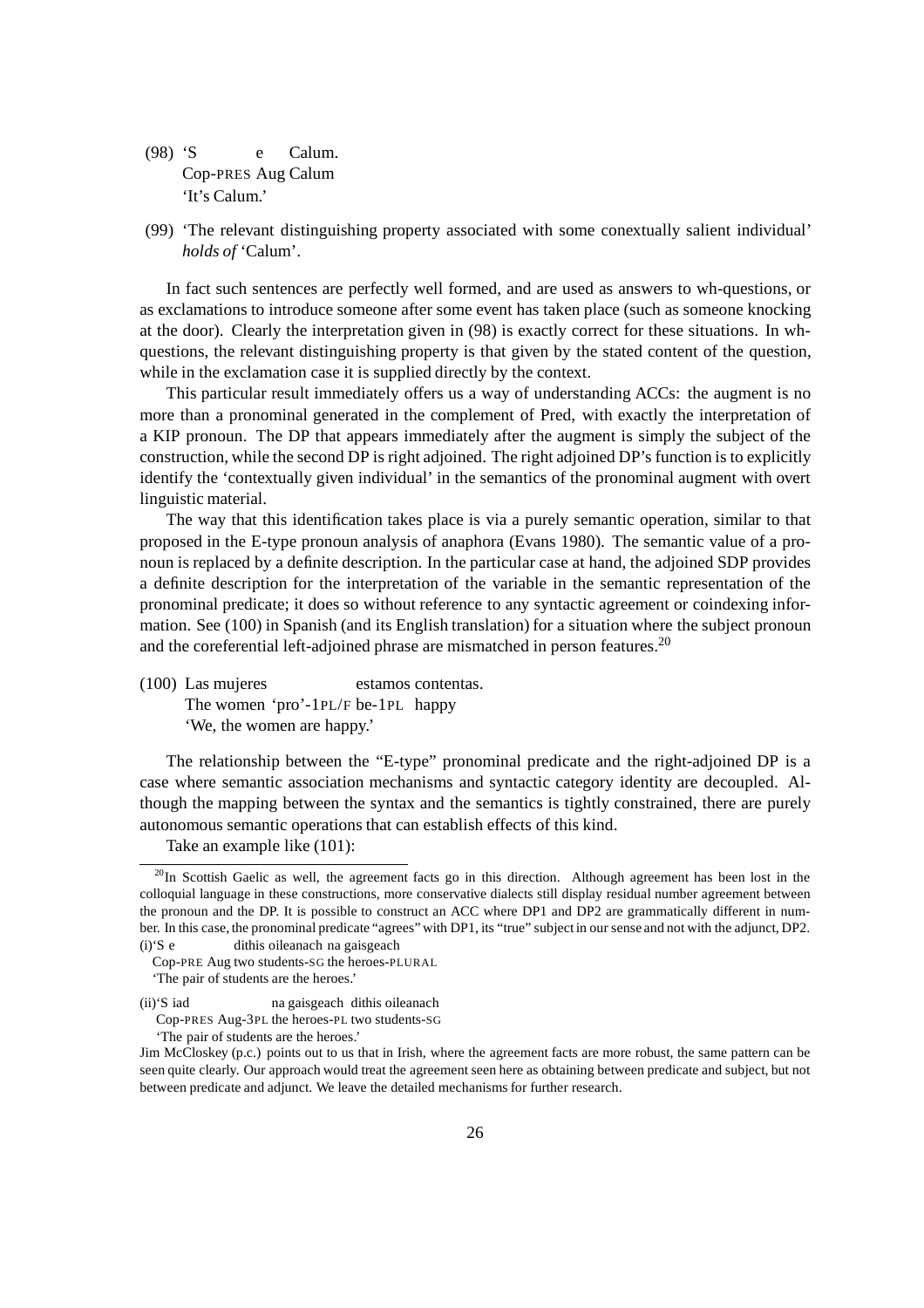(101) 'S e Calum Hamlet. Cop-PRES he Calum Hamlet 'Calum is Hamlet.'

The interpretation predicted is given in (102):

(102) 'The relevant distinguishing property associated with *x*' *holds of* 'Calum'. *Where*: x is described/replaced by the definite description 'Hamlet'.

Clearly this interpretation, in conjunction with world knowledge about what names are parts in plays, gives the right meaning for the example. If the two DPs are swapped around, the sentence is perfectly grammatical, but clashes with our word knowledge, and appropriate contextualisation renders it perfectly acceptable (if, for example, Calum is a part in a play and Hamlet is an actor). In general, the meaning of the second DP forms part of a property description, which accounts for the role interpretation.

This approach also correctly explains the fact that ACCs can never have the meaning of pure identity statements, and require the paraphrase discussed in section 3.2. There is no identity statement in the semantic representation that is built up on the basis of the syntactic atoms and they way they have been combined. Instead, there is always a predicational asymmetry stemming from the fact that an ICC ascribes a property to an individual.

In addition to correctly predicting the interpretational asymmetries observed in ACCs, the idea that the second DP is adjoined rather than being a true argument explains the fact that adverbs may occur between the two DPs of an ACC, in contrast to the impossibility of adverbs between the subject and object of a transitive sentence. We repeat the relevant data here:

- (103) \* Chunnaic Mairi an uair sin Sean. See-PAST Mairi then Sean 'Mary saw Sean then.'
- (104) 'B e Mairi an uair sin an tidsear. Cop-PAST Aug Mairi then the teacher 'Mairi was the teacher then.'

The adjoined nature of this second DP also explains why it does not take the primary sentence stress, in apparent violation of normal clausal stress patterns in the language. The semantic function of the DP is to provide information usually given by the context, since this is the interpretation of the augment. As such, this DP signifies backgrounded information, and is destressed. The same fact accounts, of course, for the focus properties of this construction. Since there are essentially only two major constituents in the proposition, and one is destressed, the other is obligatorily in focus. It is this that also accounts for the strict constraints on the two DPs in an ACC that answers a wh-question:

 $(105)$  Cò an tidsear?

Who the teacher? Answer: 's e Calum an tidsear. Answer: \* 's e an tidsear Calum.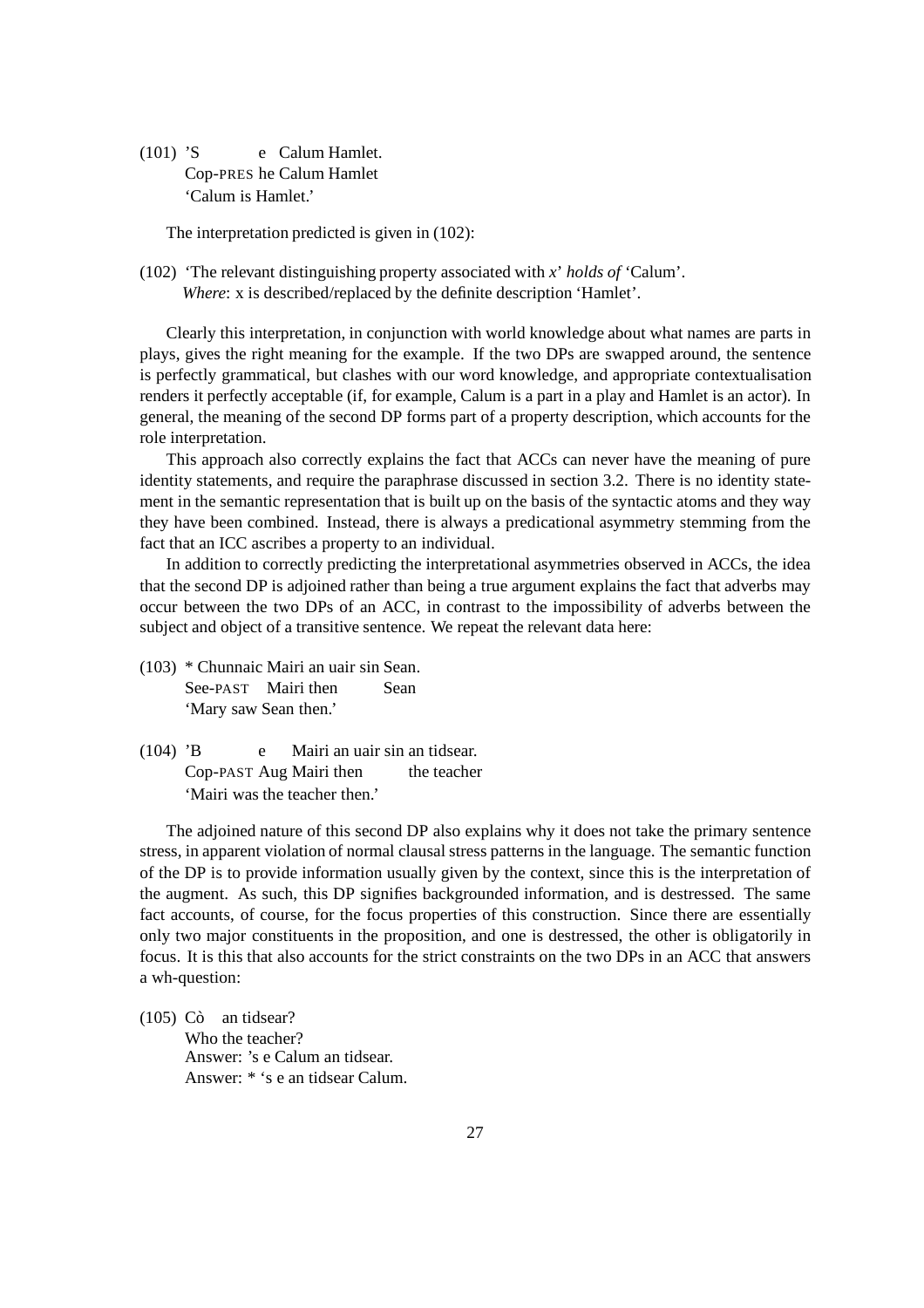Since the DP immediately after the augment (the subject) is in focus, only it can felicitously serve as the element that introduces the new information required by the fact that the utterance is being used to answer a wh-question.

The analysis we present here also explains why only a definite DP can appear in the second position in an ACC:

- (106) 'S e Daibhidh \*tinn/\*tidsear/an tidsear. Cop-PRES aug David sick/teacher/the teacher 'Its David who is \*sick/\*a teacher/the teacher.'
- (107) 'The relevant distinguishing property associated with *x*' *holds of* 'David'. *Where*: x is described/replaced by the definite description 'the teacher'.

The right adjoined element must be an definite description and therefore, given our framework, an SDP. Recall that bare NPs are KIPs and only project to SDP when they are arguments (a fact that is perhaps related to Case). This means that an SD determiner must be present in the adjoined DP, or else the adjoined DP would not have the required semantic properties.

Finally, the restrictions on the subject of an ACC also follow directly on our account. The defective copula states that a property holds of some individual, as an inherent fact. Thus, the subject of such a clause must be individual denoting. We saw that in the simple ICC construction, the subject position had to be a name or a determiner-containing definite because bare NPs were restricted to eventive predication. That restriction carries over straightforwardly to the first nominal of the ACC, since under our analysis this position is identical to the Subject position of a simple ICC.

The approach we have developed here is remarkably successful in explaining a range of semantic and syntactic facts about the ACC that appear, at first, to be seemingly unrelated. Furthermore, it does so on the basis of plausible and independently motivated syntactic and semantic specifications for the constituent parts of the ACC, so that the apparently peculiar properties of the ACC are all reduced to well-motivated properties of other constructions. Perhaps most importantly, the ACC no longer constitutes a challenge, in this language at least, to the idea that predication is always constituted via the same basic syntactic structure.

## **5 Conclusion**

The hypothesis we have been exploring here is that apparently different types of predicational structure all reduce to one underlying case. In Scottish Gaelic, the differences arise because of the particular semantic specification of the predicational head (whether it is eventive or not) and its syntactic and phonological properties (how and where it satisfies EPP). This particular language has no identity predicate and has determiners that are obligatory SD heads, forcing full SDP projections for a crucial subset of nominals.

The use of a pronominal predicate to link two DPs is one of the strategies that can be followed given these constraints. We do not consider it to be an accident that pronouns are implicated in copular constructions/identity statements crosslinguistically (Hebrew (Doron 1988); Arabic (Eid 1983); Polish (Rothstein 1986); Zapotec (Lee 1999)). We leave it to further research to determine whether the particular parametric options exploited in Scottish Gaelic are also available in these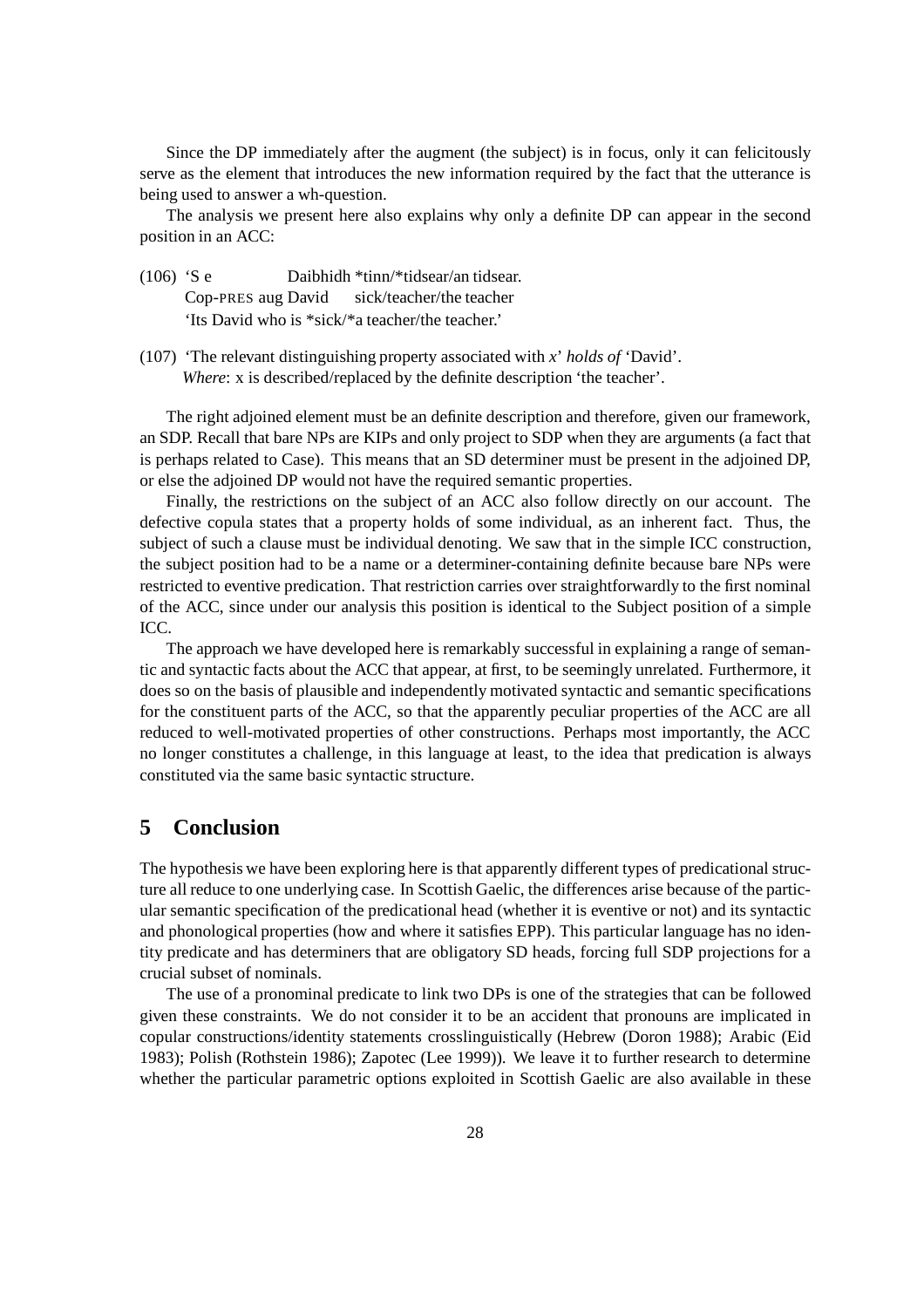languages. Most importantly, the possibility of pronouns not projecting to full SDP status predicts the availability of pronominal predicates as a strategy for circumventing the constraintsimposed by the syntax-semantics interface in constructing identity statements.

More broadly, the hypothesis we have been defending in this paper is that predicational constructions all reduce to the same syntactic/semantic type: there is a Pred head that takes a property as its complement. The Pred head may either be eventive or non-eventive, but its basic function is the same in either case. The selectional requirements of the Pred head are always for a property denoting complement. It follows from the strongest version of this hypothesis, that no language should have a Pred head that takes a complement of SDP type. This means that Pred can never encode an identity predicate.

This naturally raises a question for English, where it has been argued by various researchers, either that the verb *be* itself is ambiguously an identity predicate (Higginbotham 1987), or that one of the small clause types in English involves an identity predicational head (Heycock and Kroch 1999). Cases that have been argued to be true equatives include examples like the following:

- (108) a. These are the best pictures of Mary.
	- b. The best pictures of Mary are these.

However, it is interesting to note that the possibility of equatives of this type seems to be directly dependent on the explicit presence of the verb *to be* in English. Consider the contrast in the small clause complements in (109) and (110) respectively.

- (109) a. I consider [these the best pictures of Mary]. b. \*I consider [the best pictures of Mary these].
- (110) a. I consider [these to be the best pictures of Mary]. b. I consider [the best pictures of Mary to be these].

On the basis of the small clause asymmetries, we suggest that a successful analysis of the English equatives will hinge on the particular properties of the lexical verb *to be* in English and how it combines with the (asymmetrical) Pred head. This is the kind of approach taken by Moro (1997) who also argues for an irreducibly asymmetrical analysis of copular clauses in English. A detailed analysis is however, beyond the scope of the present paper.

In this paper, we have pursued a research agenda that seeks to reduce all varieties of predication to a single syntactic structure. Variation in syntactic form is only apparent and derives from the semantic and combinatorial properties of functional heads. Taking the example of Scottish Gaelic, which seemed to show evidence of a number of strikingly different types of predicational structure, we showed that they all conformed to one simple asymmetrical syntactic form, correlated with an asymmetrical semantic relationship. Thus, despite the initial appearance of a particularly knotty counterexample to the claim that there is really only one kind of predicational syntax, Scottish Gaelic ends up confirming the most restrictive hypothesis concerning the nature of predication in natural language.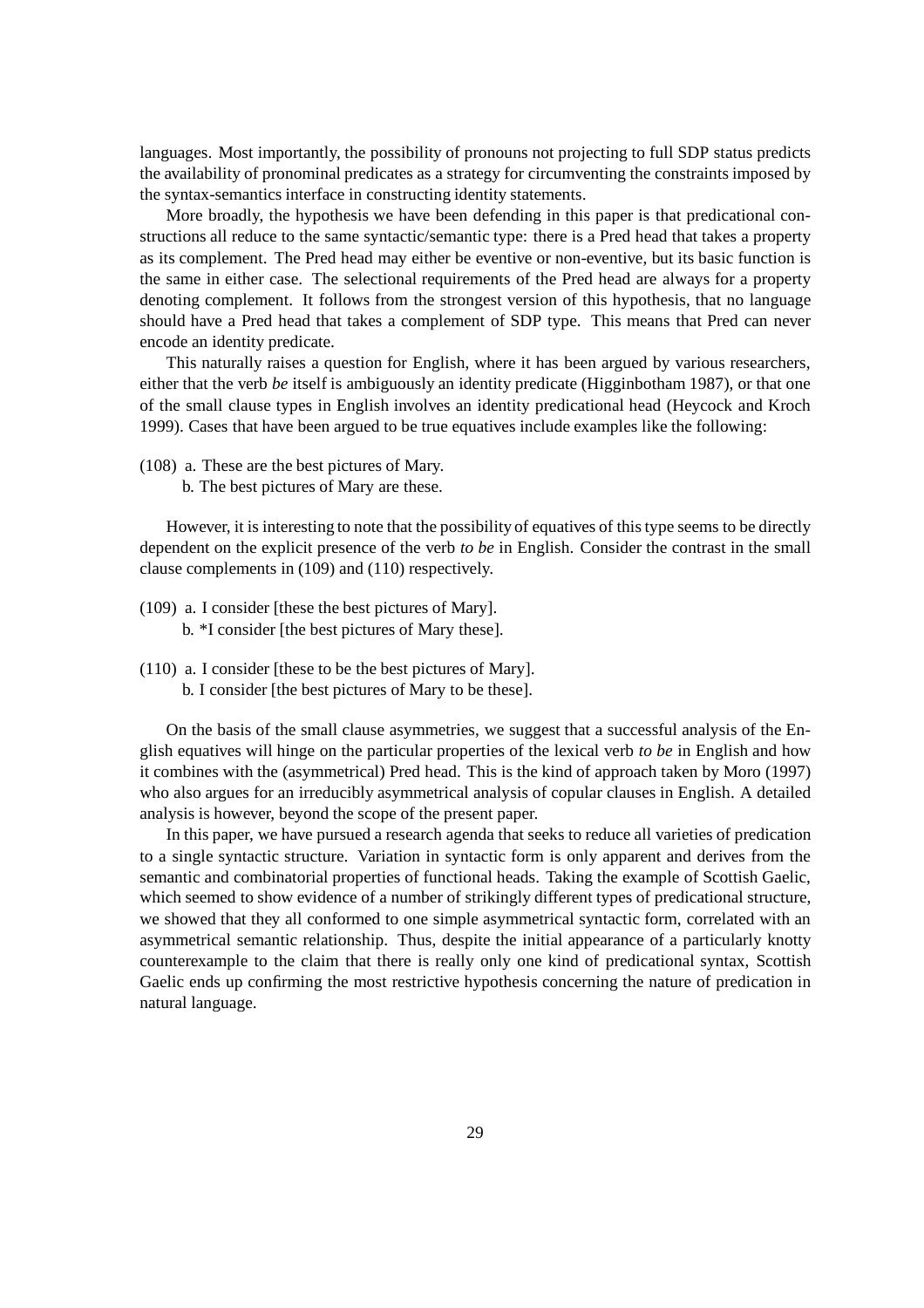## **References**

- Adger, David. 1996. Agreement, aspect and measure phrases in Scottish Gaelic. In Robert Borsley and Ian Roberts, eds., *The Syntax of the Celtic Languages*, 200–222, Cambridge: Cambridge University Press.
- Adger, David. 1999. Predication and comparison in Scottish Gaelic, paper presented at the Third Celtic Linguistics Conference, Dublin.
- Adger, David. 2000. VSO clause structure and morphological feature checking. In Robert Borsley, ed., *Syntactic Categories*, 79–100, New York: Academic Press.
- Adger, David. 2001. A predicational head in Scottish Gaelic, ms. University of York.
- Alexiadou, Artemis and Anagnostopoulou, Elena. 1998. Parameterizing AGR. *Natural Language and Linguistic Theory* 16:491–539.
- Borer, Hagit. 2002. The exoskeletal trilogy, ms. University of Southern California, CA.
- Bowers, John. 1993. The syntax of predication. *Linguistic Inquiry* 24:591–656.
- Bowers, John. 2002. Transitivity. *Linguistic Inquiry* 33:183–224.
- Cardinaletti, Anna. 1993. On the internal structure of pronominal DPs. Technical Report 3, University of Venice Working Papers in Linguistics.
- Carlson, Greg. 1977. Reference to kindsin English. Ph.D. thesis, University of Massachusetts at Amherst.
- Carnie, Andrew. 1995. Non-verbal predication and head movement. Ph.D. thesis, Massachusetts Institute of Technology.
- Carnie, Andrew. 1997. Two types of non-verbal predication in Modern Irish. *Canadian Journal of Linguistics* 42:57–73.
- Carnie, Andrew. 2000. On the notions XP and X<sup>0</sup>. *Syntax* 3:59–106.
- Chierchia, Gennaro. 1984. Topicsin the syntax and semantics of infinitives and gerunds. Ph.D. thesis, University of Massachusetts at Amherst.
- Chomsky, Noam. 1995a. Bare phrase structure. In Gert Webelhuth, ed., *Government and Binding theory and the Minimalist Program*, 383–439, Cambridge, MA: Basil Blackwell.
- Chomsky, Noam. 1995b. *The Minimalist Program*. Cambridge, MA: MIT Press.
- Chomsky, Noam. 2000. Minimalist inquiries: the framework. In R. Martin, D. Michaels, and Juan Uriagereka, eds., *Step by Step: essays on Minimalist syntax in honour of Howard Lasnik*, 89–115, Cambridge, MA: MIT Press.
- Chomsky, Noam. 2001. Derivation by phase. In Michael Kenstowicz, ed., *Ken Hale: a Life in Language*, 1–52, Cambridge, MA: MIT Press.
- Chung, Sandra and McCloskey, James. 1987. Government, barriers and small clauses in Modern Irish. *Linguistic Inquiry* 18:173–237.
- Cottell, Siobhan. ´ 1997. Focus and clefts in Modern Irish. *Proceedings of CONSOLE* 6.
- Declerck, Renaat. 1988. *Studies on Copular Sentences, Clefts and Pseudoclefts*. Leuven: Leuven University Press.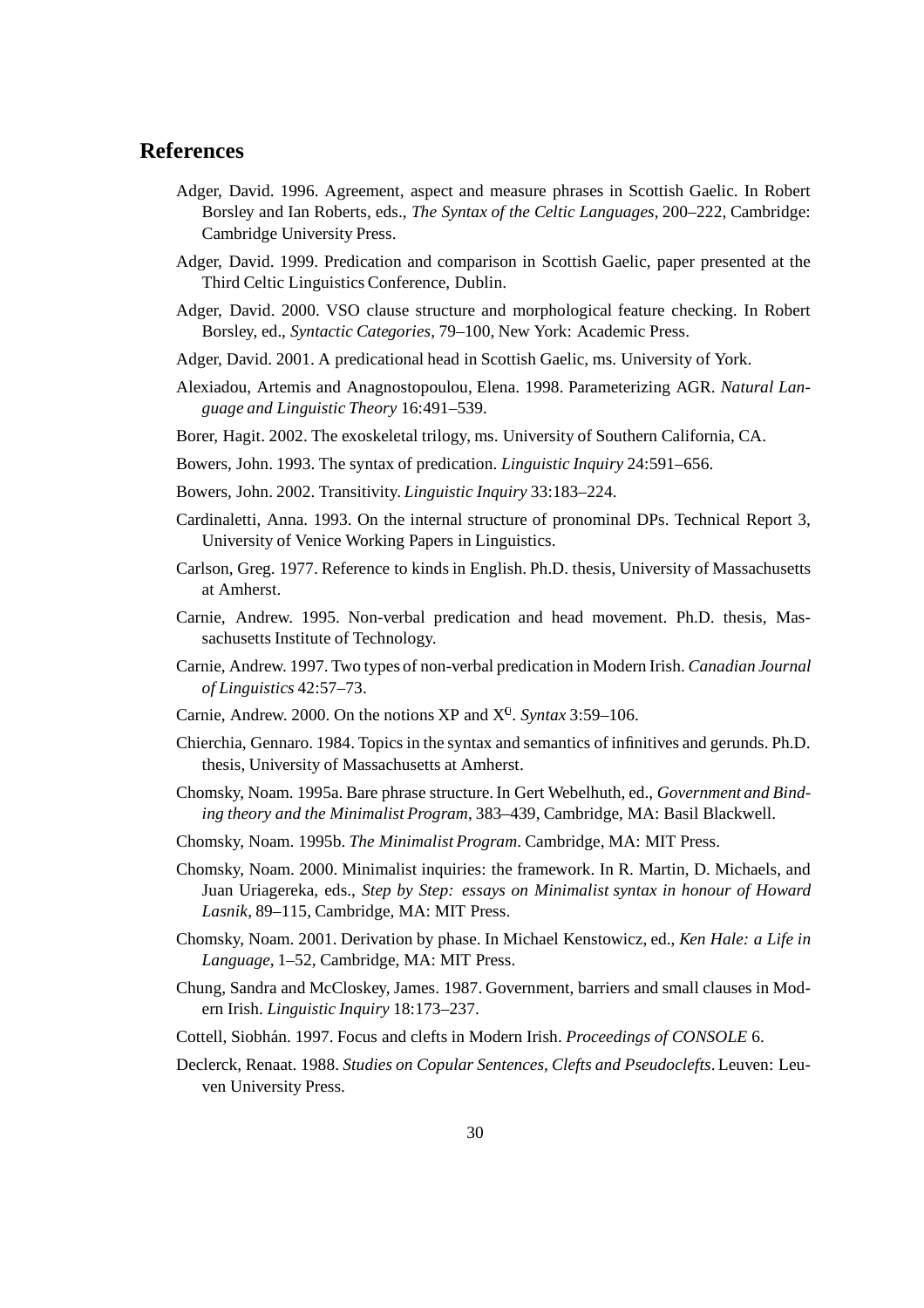Diesing, M. 1992. *Indefinites*. Cambridge, MA: MIT Press.

- Doherty, Cathal. 1996. Clausal structure and the Modern Irish copula. *Natural Language and Linguistic Theory* 14:1–46.
- Doherty, Cathal. 1997. Predicate initial constructions in Irish. In Brian Agbayani and Sze-Wing Tang, eds., *Proceedings of West Coast Conference on Formal Linguistics(WCCFL) 15*, 81–95, Stanford: CSLI Publications.
- Doron, Edit. 1983. Verbless predicates in Hebrew. Ph.D. thesis, University of Texas at Austin.
- Doron, Edit. 1988. The semantics of predicate nominals. *Linguistics* 26:281–301.
- Eid, M. 1983. The copula function of pronouns. *Lingua* 59:197–207.
- Evans, Gareth. 1980. Pronouns. *Linguistic Inquiry* 11:337–362.
- Hale, Ken and McCloskey, James. 1984. On the syntax of person-number inflection in Modern Irish. *Natural Language and Linguistic Theory* 1:487–533.
- Heggie, Lorie H. 1988. The syntax of copular structures. Ph.D. thesis, University of Southern California.
- Heim, Irene. 1982. The semantics of definite and indefinite noun phrases. Ph.D. thesis, University of Massachusetts at Amherst.
- Heycock, Caroline. 1994. The internal structure of small clauses. In *Proceedings of the North Eastern Linguistics Society (NELS) 25*, volume 1, 223–238.
- Heycock, Caroline and Kroch, Anthony. 1999. Pseudocleft connectedness: implications for the LF interface level. *Linguistic Inquiry* 30:365–398.
- Higginbotham, James. 1985. On semantics. *Linguistic Inquiry* 16:547–593.
- Higginbotham, James. 1987. Indefiniteness and predication. In Eric Reuland and Alice ter Meulen, eds., *The representation of (in)definiteness*, 43–70, Cambridge, MA: MIT Press.
- Higgins, Roger. 1973. *The Pseudo-Cleft construction in English*. New York: Garland.
- Hoekstra, Teun. 1984. *Transitivity: Grammatical Relations in Government and Binding Theory*. Dordrecht: Foris.
- Hornstein, Norbert and Lightfoot, David. 1987. Predication and PRO. *Language* 63:23–52.
- Jelinek, Eloise. 1984. Empty categories, case and configurationality. *Natural Language and Linguistic Theory* 2:39–76.
- Kratzer, Angelika. 1995. Stage and individual level predicates. In Greg N. Carlson and Francois J. Pelletier, eds., *The Generic Book*, Chicago, IL: University of Chicago Press.
- Krifka, Manfred et al. 1995. Genericity: An introduction. In Greg N. Carlson and Francois J. Pelletier, eds., *The Generic Book*, 1–124, Chicago, IL: University of Chicago Press.
- Larson, Richard. 1987. On the double object construction. *Linguistic Inquiry* 19:589–632.
- Lee, Felicia. 1999. Cleft constructions in Zapotec: Evidence for pronominal predicates. In Patrick Sauzet, ed., *Proceedings of the Third Langues et Grammaire*, 131–145, Departement des Sciences du Language.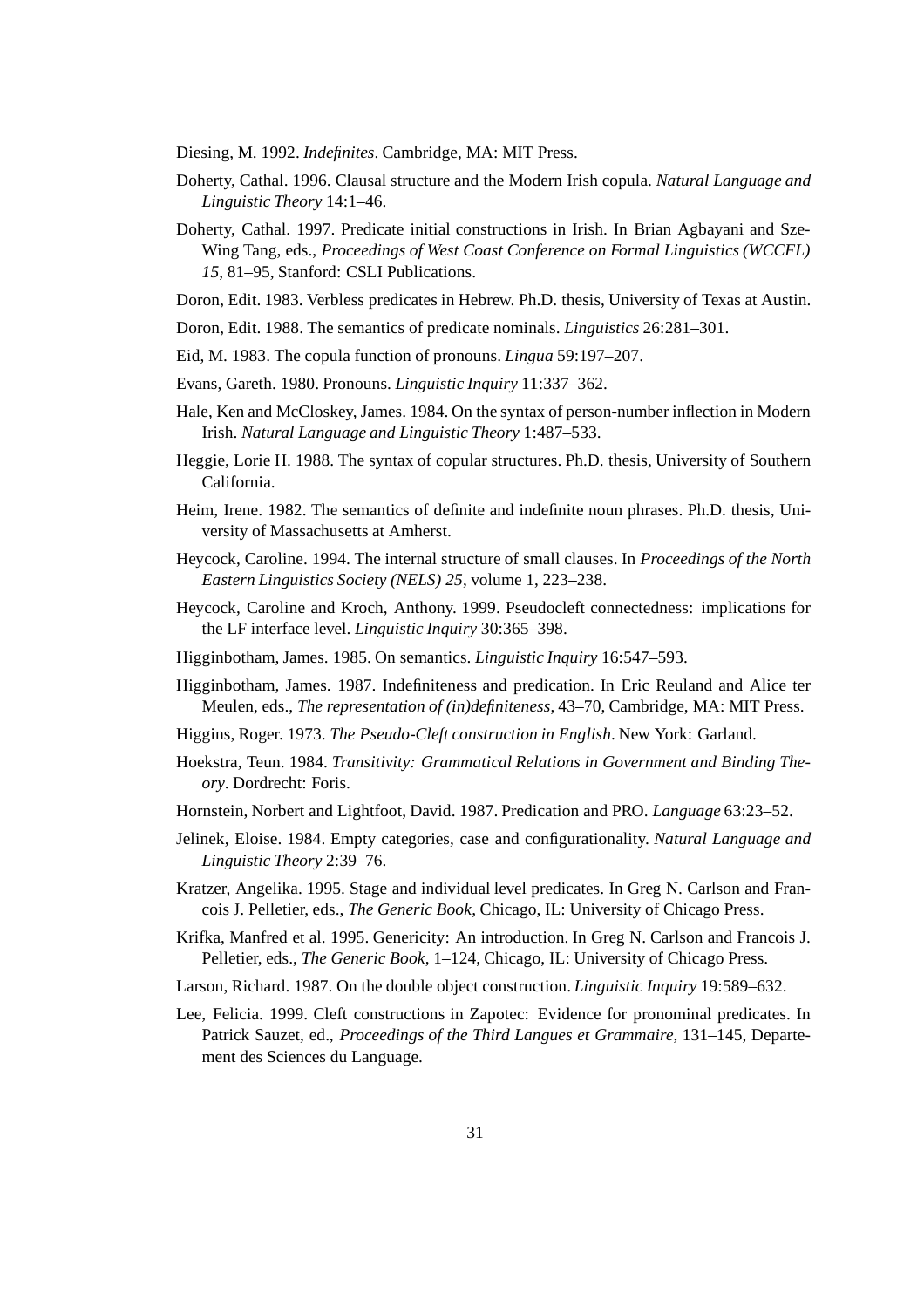- Longobardi, Giuseppe. 1994. Proper names and the theory of N-movement in syntax and logical form. *Linguistic Inquiry* 25:609–665.
- Manzini, Rita. 1983. Restructuring and reanalysis. Ph.D. thesis, MIT.
- Marantz, Alec. 1997. No escape from syntax: Don't try morphological analysis in the privacy of your own lexicon. In L. Siegel et. al A. Dimitriadis, ed., *UPenn Working papers in Linguistics, volume 4.2*, 201–225, University of Pennsylvania.
- McCloskey, James. 1983. A VP in a VSO language? In Gerald Gazdar, Ewan Klein, and Geoff Pullum, eds., *Order Concord and Constituency*, 9–55, Dordrecht: Foris.
- Milsark, Garry. 1977. Towards an explanation of certain peculiarities in the existential construction in English. *Linguistic Analysis* 3:1–30.
- Moro, Andrea. 1988. Per una teoria unificata delle frasi copulari. *Rivista di Grammatica Generativa* 13:81–110.
- Moro, Andrea. 1997. *The Raising of Predicates*. Cambridge: Cambridge University Press.
- Parsons, Terence. 1990. *Events in the Semantics of English*. Cambridge, MA.: MIT Press.
- Partee, Barbara Hall. 1987. Noun phrase interpretation and type-shifting principles. In J. A. G. Groenendijk et al., ed., *Studies in discourse representation theory and the theory of generalized quantifiers*, 115–143, Dordrecht: Foris.
- Pereltsvaig, Asya. 2001. On the nature of intra-clausal relations: a study of copular sentences in Russian and Italian. Ph.D. thesis, McGill University, Montréal.
- Pesetsky, David and Torrego, Esther. 2001. T to C movement: causes and consequences. In Michael Kenstowicz, ed., *Ken Hale: a Life in Language*, 355–426, Cambridge, MA: MIT Press.
- Ramchand, Gillian. 1996. Two types of predication in Scottish Gaelic. *Natural Language Semantics* 4:165–191.
- Ramchand, Gillian. 1997. *Aspect and Predication:The Semantics of Argument Structure*. Oxford: Oxford University Press.
- Rapoport, Tova. 1987. Copular, nominal and small clauses: A study of Israeli Hebrew. Ph.D. thesis, MIT.
- Raposo, Eduardo and Uriagereka, Juan. 1990. Long-distance case assignment. *Linguistic Inquiry* 21:505–537.
- Rothstein, Robert A. 1986. Equation vs. ascription: the nominative/instrumental opposition in West Slavic. In Richard Brecht and James S. Levine, eds., *Case in Slavic*, 312–322, Columbus, Ohio: Slavica Publishers.
- Rothstein, Susan. 1995. Small clauses and copular constructions. In Anna Cardinaletti and Maria-Teresa Guasti, eds., *Small Clauses*, 27–48, New York: Academic Press.
- Rouveret, Alain. 1996. Bod in the present tense and in other tenses. In Robert Borsley and Ian Roberts, eds., *The Syntax of the Celtic Languages*, 125–170, Cambridge: Cambridge University Press.
- Stenson, Nancy. 1976. Overlapping systems in the Irish comparative construction. *Word* 28:78–95.